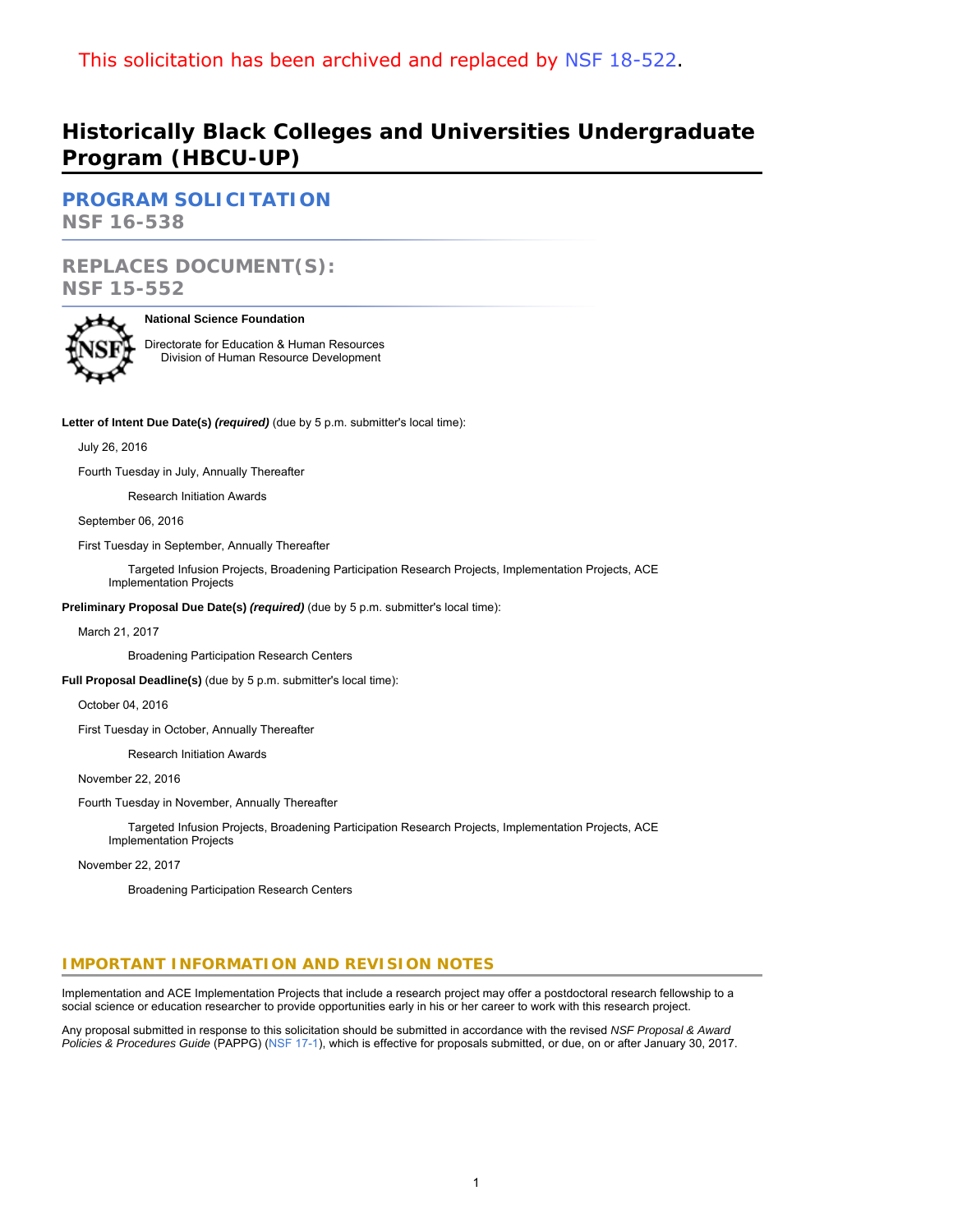## **General Information**

#### **Program Title:**

Historically Black Colleges and Universities - Undergraduate Program (HBCU-UP)

## **Synopsis of Program:**

Historically Black Colleges and Universities (HBCUs) have awarded a large share of bachelor's degrees to African American students in science, technology, engineering and mathematics (STEM), and nine of the top ten baccalaureate institutions of African American STEM doctorate recipients from 2008-2012 are HBCUs.<sup>[1]</sup> In 2012,

8.5% of black undergraduates attended HBCUs,<sup>[2]</sup> and HBCUs awarded 16.7% of the bachelor's degrees and 17.8%

of the S&E bachelor's degrees to black students that year.<sup>[1]</sup> To meet the nation's accelerating demands for STEM talent, more rapid gains in achievement and successful degree completion in STEM for underrepresented minority populations are needed. The Historically Black Colleges and Universities Undergraduate Program (HBCU-UP) is committed to enhancing the quality of undergraduate STEM education and research at HBCUs as a means to broaden participation in the nation's STEM workforce. To this end, HBCU-UP provides awards to develop, implement, and study evidence-based innovative models and approaches for improving the preparation and success of HBCU undergraduate students so that they may pursue STEM graduate programs and/or careers. Support is available for Targeted Infusion Projects, Broadening Participation Research Projects, Research Initiation Awards, Implementation Projects, Achieving Competitive Excellence Implementation Projects, and Broadening Participation Research Centers; as well as other funding opportunities.

Targeted Infusion Projects (TIP) provide support to achieve a short-term, well-defined goal for improving the quality of undergraduate STEM education at HBCUs. The Broadening Participation Research (BPR) in STEM Education track provides support for research projects that seek to create and study new theory-driven models and innovations related to the participation and success of underrepresented groups in STEM undergraduate education. Research Initiation Awards (RIA) provide support for STEM faculty at HBCUs to pursue new research at the home institution, a NSF-funded research center, a research intensive institution or a national laboratory. Implementation Projects provide support to design, implement, study, and assess comprehensive institutional efforts for increasing the number of students receiving undergraduate degrees in STEM and enhancing the quality of their preparation by strengthening STEM education and research. Within this track, Achieving Competitive Excellence (ACE) Implementation Projects are intended for HBCUs with exemplary achievements and established institutionalized foundations from previous Implementation Project grants. Broadening Participation Research Centers provide support to conduct world-class research at institutions that have held three rounds of Implementation or ACE Implementation Projects and with demonstrated capability to conduct broadening participation research.

Broadening Participation Research Centers are expected to represent the collective intelligence of HBCU STEM higher education, and serve as the national hubs for the rigorous study and broad dissemination of the critical pedagogies and culturally sensitive interventions that contribute to the success of HBCUs in educating African American STEM undergraduates. Centers are expected to conduct research on STEM education and broadening participation in STEM; perform outreach to HBCUs in order to build capacity for conducting this type of research; and work to transfer and disseminate promising broadening participation research in order to enhance STEM education and research outcomes for African American undergraduates across the country.

[1] National Science Foundation, National Center for Science and Engineering Statistics. 2015. *Women, Minorities, and Persons with Disabilities in Science and Engineering: 2015*, Special Report NSF 15-311. Arlington, VA. Available from<http://www.nsf.gov/statistics/wmpd/>.

[2] U.S. Department of Education, Institute of Education Sciences, National Center for Education Statistics. 2012. *Digest of Education Statistics*. NCES 2014-015. Washington, DC. Available from: <http://nces.ed.gov/programs/digest/d12/>.

#### **Cognizant Program Officer(s):**

*Please note that the following information is current at the time of publishing. See program website for any updates to the points of contact.*

- Toni Edquist, Program Specialist, telephone: (703) 292-4649, email: [tedquist@nsf.gov](mailto:tedquist@nsf.gov)
- Earnestine Easter, Program Director, telephone: (703) 292-8112, email: [epsalmon@nsf.gov](mailto:epsalmon@nsf.gov)
- Andrea Johnson, Program Director, telephone: (703) 292-5164, email: [andjohns@nsf.gov](mailto:andjohns@nsf.gov)
- Claudia Rankins, Program Director, telephone: (703) 292-8109, email: [crankins@nsf.gov](mailto:crankins@nsf.gov)

## **Applicable Catalog of Federal Domestic Assistance (CFDA) Number(s):**

47.076 --- Education and Human Resources

### **Award Information**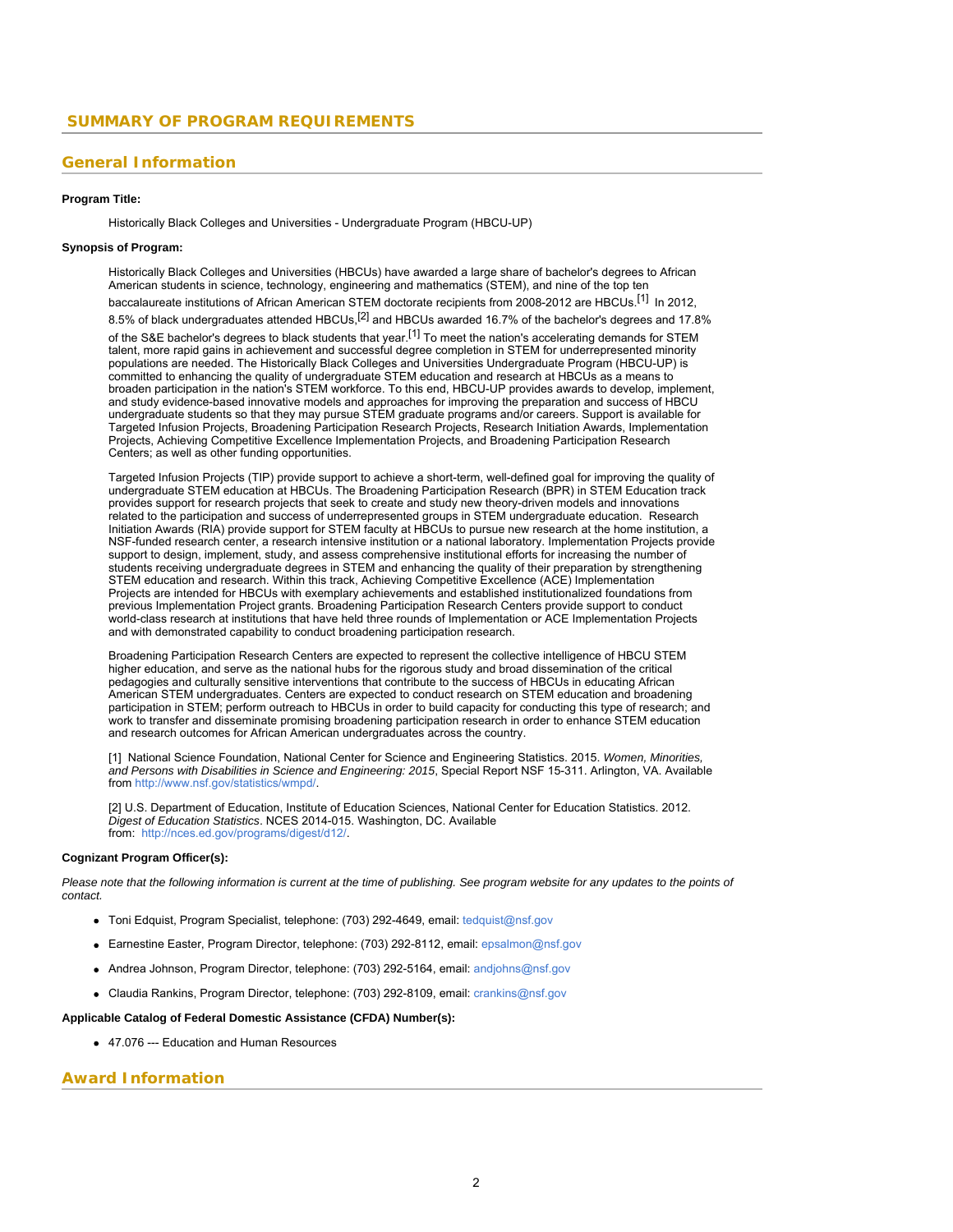#### **Anticipated Type of Award:**

Standard Grant or Continuing Grant

#### **Estimated Number of Awards:** 115

The 115 awards are expected to be made over a two-year period as follows:

In FY 2017, up to 20 Targeted Infusion Projects, up to 6 Broadening Participation Research Projects, up to 7 Implementation Projects, up to 2 ACE Implementation Projects, and up to 22 Research Initiation Awards.

In FY 2018, up to 20 Targeted Infusion Projects, up to 6 Broadening Participation Research Projects, up to 7 Implementation Projects, up to 2 ACE Implementation Projects, up to 22 Research Initiation Awards and one Broadening Participation Research Center.

#### **Anticipated Funding Amount:** \$50,600,000

\$50.6 million, pending availability of funds, are expected to be spent for new awards over the two-year period as follows:

Approximately, \$24.8 million, pending availability of funds, for new awards in FY 2017 for Targeted Infusion Projects, Broadening Participation Research Projects, Implementation Projects, ACE Implementation Projects, Research Initiation Awards and unsolicited proposals.

Approximately, \$25.8 million, pending availability of funds, for new awards in FY 2018 for Targeted Infusion Projects, Broadening Participation Research Projects, Implementation Projects, ACE Implementation Projects, Research Initiation Awards, Broadening Participation Research Centers and unsolicited proposals.

## **Eligibility Information**

#### **Who May Submit Proposals:**

Proposals may only be submitted by the following:

**HBCU-UP Proposals:** Historically Black Colleges and Universities (HBCUs) that are accredited and offer undergraduate educational degree programs in science, technology, engineering and mathematics (STEM).

#### **Who May Serve as PI:**

- The Principal Investigator for a **Targeted Infusion Project** should be the individual who will direct the implementation of the project activities.
- The Principal Investigator for a **Broadening Participation Research Project** should be responsible for managing the project and should be one of the key researchers. At least one of the Principal Investigators must have experience in education or social science research.
- The Principal Investigator for a **Research Initiation Award** should be a faculty member in a STEM discipline at the HBCU. Co-Principal Investigators and senior personnel are not permitted.
- The Principal Investigator and co-Principal Investigators for an **Implementation Project, ACE Implementation Project, or a Broadening Participation Research Center** should be the key personnel that will be responsible for guiding the implementation of the project or Center.

#### **Limit on Number of Proposals per Organization:**

**HBCU-UP Proposals:**

- An eligible institution can submit only one Implementation Project or ACE Implementation Project proposal per year. An institution may have only one active Implementation Project or ACE Implementation Project award. However, a new proposal can be submitted by an institution with an active project if that project is due to expire before new awards will be made. Also, an institution can be awarded, at most, three Implementation Projects and one ACE Implementation Project over time.
- An eligible institution can submit only one Broadening Participation Research Center proposal and can have only one active center. The lead institution of the center proposal must have been awarded three rounds of an Implementation or ACE Implementation Project and must demonstrate the capacity to conduct broadening participation research.
- An eligible institution can submit no more than two Broadening Participation Research proposals per year.
- An eligible institution can submit no more than two Targeted Infusion Project proposals per year and can
- only have one active Targeted Infusion Project for any given department or unit.
- An eligible institution can submit no more than two Research Initiation Award proposals per year.

#### **Limit on Number of Proposals per PI or Co-PI:** 2

### **Proposal Preparation and Submission Instructions**

#### **A. Proposal Preparation Instructions**

- **Letters of Intent:** Submission of Letters of Intent is required. Please see the full text of this solicitation for further information.
- **Preliminary Proposals:** Submission of Preliminary Proposals is required. Please see the full text of this solicitation for further information.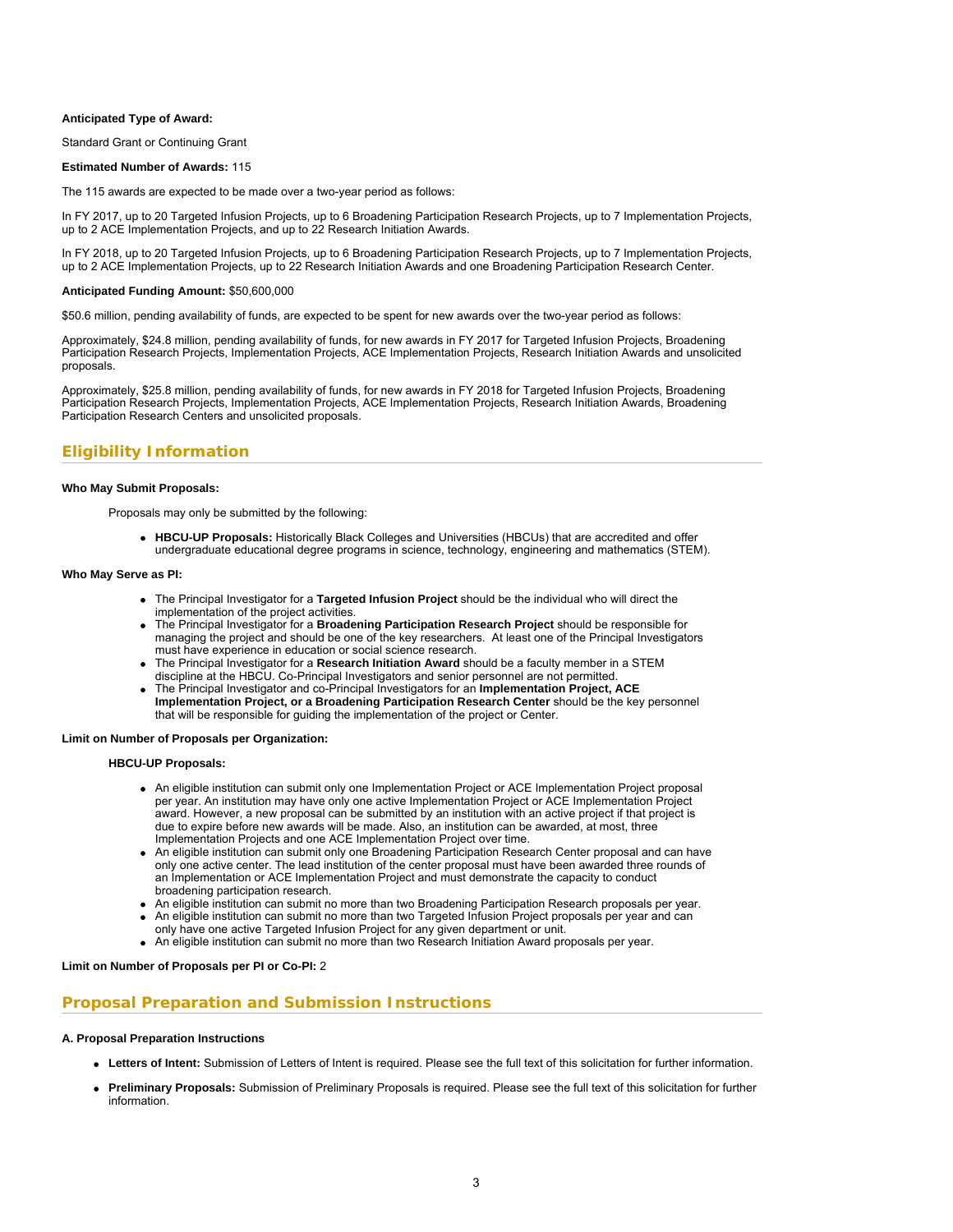## **Full Proposals:**

- Full Proposals submitted via FastLane: *NSF Proposal and Award Policies and Procedures Guide* (PAPPG) guidelines apply. The complete text of the PAPPG is available electronically on the NSF website at: [https://www.nsf.gov/publications/pub\\_summ.jsp?ods\\_key=papp](https://www.nsf.gov/publications/pub_summ.jsp?ods_key=papp).
- Full Proposals submitted via Grants.gov: *NSF Grants.gov Application Guide: A Guide for the Preparation and Submission of NSF Applications via Grants.gov* guidelines apply (Note: The *NSF Grants.gov Application Guide* is available on the Grants.gov website and on the NSF website at: [http://www.nsf.gov/publications/pub\\_summ.jsp?](http://www.nsf.gov/publications/pub_summ.jsp?ods_key=grantsgovguide) [ods\\_key=grantsgovguide](http://www.nsf.gov/publications/pub_summ.jsp?ods_key=grantsgovguide)).

#### **B. Budgetary Information**

**Cost Sharing Requirements:**

Inclusion of voluntary committed cost sharing is prohibited.

**Indirect Cost (F&A) Limitations:**

Not Applicable

**Other Budgetary Limitations:**

Other budgetary limitations apply. Please see the full text of this solicitation for further information.

#### **C. Due Dates**

**Letter of Intent Due Date(s)** *(required)* (due by 5 p.m. submitter's local time):

#### July 26, 2016

Fourth Tuesday in July, Annually Thereafter

#### Research Initiation Awards

September 06, 2016

## First Tuesday in September, Annually Thereafter

 Targeted Infusion Projects, Broadening Participation Research Projects, Implementation Projects, ACE Implementation Projects

### **Preliminary Proposal Due Date(s)** *(required)* (due by 5 p.m. submitter's local time):

#### March 21, 2017

Broadening Participation Research Centers

**Full Proposal Deadline(s)** (due by 5 p.m. submitter's local time):

October 04, 2016

First Tuesday in October, Annually Thereafter

## Research Initiation Awards

November 22, 2016

Fourth Tuesday in November, Annually Thereafter

 Targeted Infusion Projects, Broadening Participation Research Projects, Implementation Projects, ACE Implementation Projects

#### November 22, 2017

Broadening Participation Research Centers

### **Proposal Review Information Criteria**

#### **Merit Review Criteria:**

National Science Board approved criteria. Additional merit review considerations apply. Please see the full text of this solicitation for further information.

#### **Award Administration Information**

## **Award Conditions:**

Additional award conditions apply. Please see the full text of this solicitation for further information.

#### **Reporting Requirements:**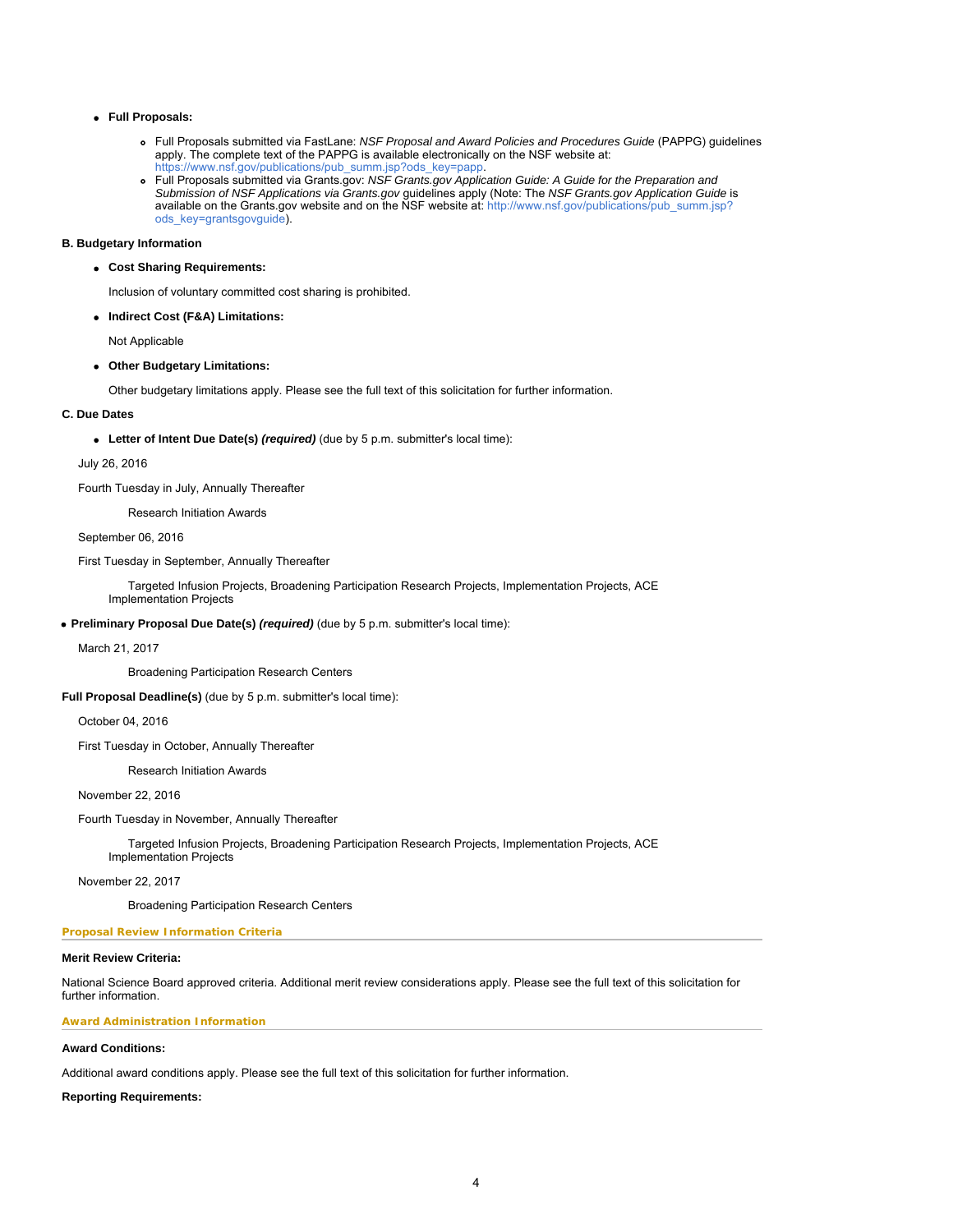Standard NSF reporting requirements apply.

## **TABLE OF CONTENTS**

**Summary of Program Requirements**

- I. **Introduction**
- II. **Program Description**
- III. **Award Information**
- IV. **Eligibility Information**

#### V. **Proposal Preparation and Submission Instructions**

- A. Proposal Preparation Instructions
- B. Budgetary Information C. Due Dates
- D. FastLane/Grants.gov Requirements

## VI. **NSF Proposal Processing and Review Procedures**

- A. Merit Review Principles and Criteria
	- B. Review and Selection Process

#### VII. **Award Administration Information**

- A. Notification of the Award
- B. Award Conditions
- C. Reporting Requirements

#### VIII. **Agency Contacts**

IX. **Other Information**

#### **I. INTRODUCTION**

The Historically Black Colleges and Universities Undergraduate Program (HBCU-UP) is a program in the Division of Human Resource Development in the Directorate for Education and Human Resources. HBCU-UP is committed to enhancing the quality of undergraduate STEM education and research at Historically Black Colleges and Universities (HBCUs) as a means to broaden participation in the nation's STEM workforce. HBCU-UP realizes this purpose by providing awards to develop, implement, and study innovative models and approaches for making dramatic improvements in the preparation and success of HBCU undergraduate students so that they may participate successfully in graduate programs and/or careers in STEM disciplines.

HBCU-UP has identified the following priority areas: innovation in instruction and curriculum development; access to STEM research experiences for undergraduate students; recruitment and retention, especially retention in STEM fields during and after the freshman year; critical transitions from K-12 to undergraduate, 2-year to 4-year, and undergraduate to graduate school; increased research capacity of STEM faculty; evidence-based leadership and professional development of faculty; and STEM teacher preparation.

HBCU-UP is particularly interested in building knowledge in areas related to the following questions:

- What are the underlying issues affecting the participation and success of African American students in STEM undergraduate education?
- What replicable models of successful STEM programs at HBCUs can be developed, described, and adopted by other HBCUs and other institutions that serve underrepresented minority students?
- What are effective methods of increasing the capacity of HBCUs to produce more STEM graduates who are highly qualified for the STEM workforce or graduate school?
- What models of collaborations and partnerships that include HBCUs have the greatest short- and long-term positive impact for the HBCU institution, faculty, and/or students?

According to National Science Foundation data <sup>[3]</sup>, black students comprise 2% of the B.S. degree recipients in the geosciences, 2.6% in physics and 3.9% in engineering, while Blacks comprise 14.9% of the college-aged population (assuming an 18-24 year population). There is a role for HBCUs to play in increasing their nation-wide prevalence in these particular fields. Therefore, HBCU-UP encourages the submission of innovative projects that offer solutions to the severe underrepresentation of African American students in engineering, the geosciences and physics at the undergraduate level.

The McKinsey Report <sup>[4]</sup> estimates that the United States faces a shortage of almost 200,000 people with "deep analytical skills", as well as "1.5 million managers and analysts to analyze big data and make decisions based on their findings". HBCU-UP encourages the submission of proposals that support efforts to educate the next generation of undergraduate students to confront the challenges in computational and data-enabled science.

HBCU-UP's priorities and efforts to accelerate the quality and effectiveness of the education of undergraduate students at HBCUs are [5], [6], [7], [8], [9]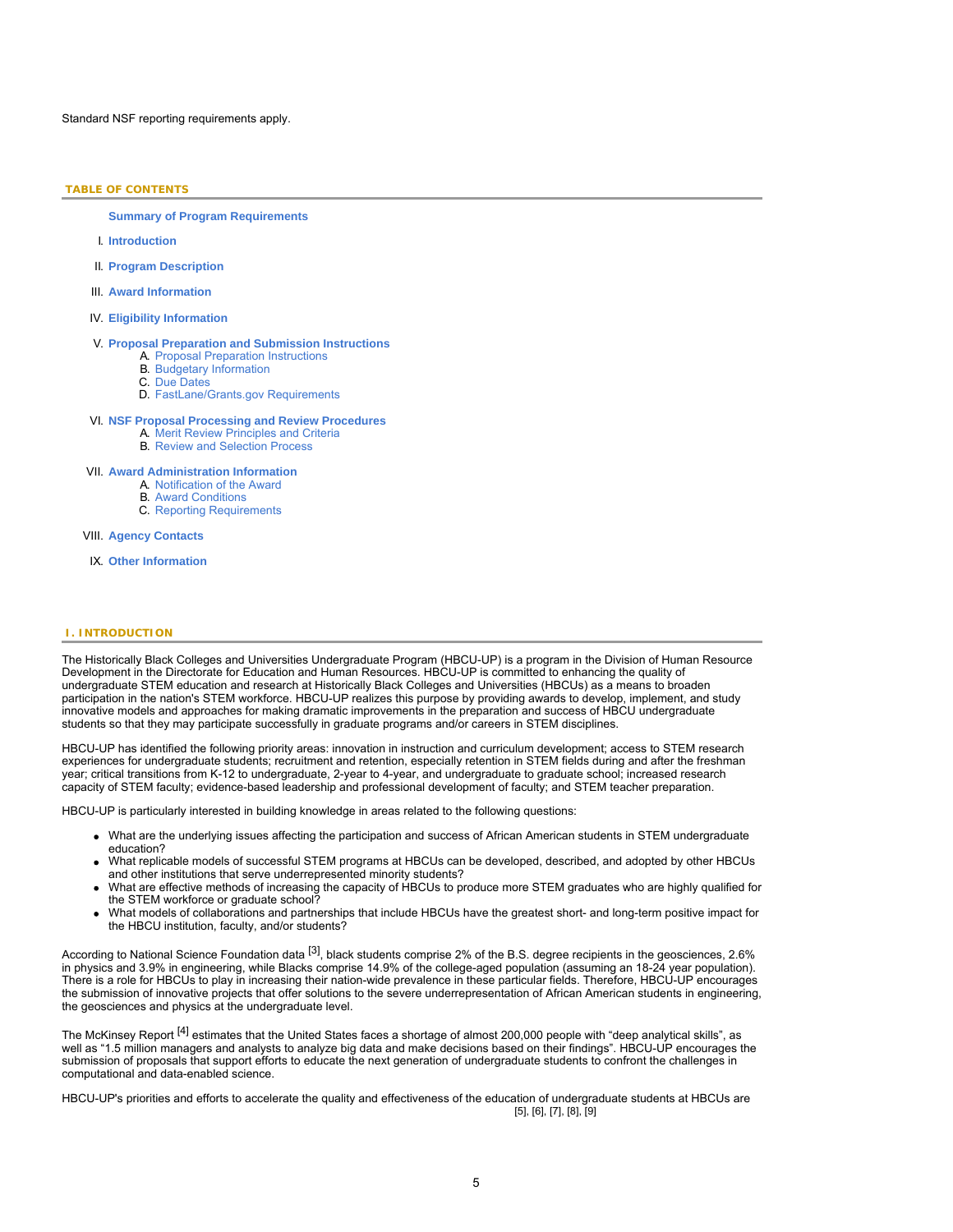in alignment with findings and recommendations in a number of reports and documents . These reports outline the importance of the undergraduate experience for preparing a diverse and highly skilled STEM workforce, and a STEM-literate public ready to support and benefit from the progress of science, as well as the importance of preparing STEM teachers for the K-12 level. The call for Broadening Participation Research Centers and research in broadening participation aligns with the recommendation in the

report <sup>[10]</sup> from the Committee on Equal Opportunities in Science and Engineering to "better address emerging challenges and opportunities and the limited progress being made in improving broadening participation in STEM".

[3] National Science Foundation, National Center for Science and Engineering Statistics. 2015. Women, Minorities, and Persons with Disabilities in Science and Engineering: 2015. Special Report NSF 15-311. Arlington, VA. <http://www.nsf.gov/statistics/wmpd/>.

[4] McKinsey Global Institute, 2011. *Big data: The next frontier for innovation, competition, and productivity.[http://www.mckinsey.com/insights/business\\_technology/big\\_data\\_the\\_next\\_frontier\\_for\\_innovation](https://www.nsf.gov/cgi-bin/good-bye?http://www.mckinsey.com/insights/business_technology/big_data_the_next_frontier_for_innovation) .* 

[5] The President's Council of Advisors on Science and Technology (2010). Executive Report to the President. *Prepare and Inspire: K-12 Education in Science, Technology, Engineering, and Math (STEM) for America's Future.* <http://www.whitehouse.gov/ostp/pcast>.

[6] Members of the Committee on Underrepresented Groups and the Expansion of the Science and Engineering Workforce Pipeline (2010). NAS Report. *Expanding Underrepresented Minority Participation: America's Science and Technology Talent at the Crossroads.* ISBN: 0-309-15969-5. [http://www.nap.edu/catalog/12984.html](https://www.nsf.gov/cgi-bin/good-bye?http://www.nap.edu/catalog/12984.html).

[7] Members of the 2005 "Rising Above the Gathering Storm Committee" (2010). NAS Report. *Rising Above the Gathering Storm, Revisited: Rapidly Approaching Category 5.* ISBN: 0-309-16098-7. [http://www.nap.edu/catalog/12999.html](https://www.nsf.gov/cgi-bin/good-bye?http://www.nap.edu/catalog/12999.html).

[8] National Research Council (2012) Discipline-based Education Research: Understanding and Improving Learning in Undergraduate Science and Engineering. Washington, DC: National Academies Press, [http://www.nap.edu/catalog.php](https://www.nsf.gov/cgi-bin/good-bye?http://www.nap.edu/catalog.php).

[9] National Science and Technology Council, Committee on STEM Education (2013) Federal Science, Technology, Engineering, and Mathematics (STEM) Education 5-Year Strategic Plan.

[www.whitehouse.gov/sites/default/files/microsites/ostp/stem\\_stratplan\\_2013.pdf](http://www.whitehouse.gov/sites/default/files/microsites/ostp/stem_stratplan_2013.pdf) .

[10] Committee on Equal Opportunities in Science and Engineering (2013), 2011 2012 Biennial Report to Congress: Broadening Participation in America's STEM Workforce. [http://www.nsf.gov/od/iia/activities/ceose/reports/Full\\_2011-](http://www.nsf.gov/od/iia/activities/ceose/reports/Full_2011-2012_CEOSE_Report_to_Congress_Final_03-04-2014.pdf) 2012 CEOSE\_Report\_to\_Congress\_Final\_03-04-2014.pdf

## **II. PROGRAM DESCRIPTION**

Historically Black Colleges and Universities (HBCUs) have awarded a large share of bachelor's degrees to African American students in science, technology, engineering and mathematics (STEM), and HBCUs are the baccalaureate origins of one-quarter to one-third of

black science and engineering (S&E) doctorate recipients <sup>[1].</sup> To meet the nation's accelerating demands for STEM talent, more rapid gains in STEM for underrepresented minority populations are needed. The Historically Black Colleges and Universities Undergraduate Program (HBCU-UP) provides awards to develop, implement, and study innovative models and approaches for making dramatic improvements in the preparation and success of underrepresented minority students to participate in the S&E enterprise. Support is available for Targeted Infusion Projects, Broadening Participation Research Projects, Research Initiation Awards, Implementation Projects/Achieving Competitive Excellence Implementation Projects, Broadening Participation Research Centers, and other funding opportunities.

**1. TARGETED INFUSION PROJECTS:** Projects of two to three years targeted for short-term, well-defined goals to improve the quality of and make innovations in undergraduate STEM education at HBCUs.

Targeted Infusion Projects are expected to build knowledge with respect to STEM education. Projects must describe and make a strong case for how a project advances the knowledge base in STEM education through research, evaluation or a combination of research and evaluation processes. The theoretical and empirical justification for the proposed project must be clearly articulated.

Targeted Infusion Projects could create or adapt innovative learning experiences and pedagogies in STEM fields. Projects could develop creative uses of cyberlearning. Projects could enhance academic infrastructure by updating curricula, modernizing laboratory research equipment, or improving the computational network array supporting research and education. Projects could enhance existing degree programs, establish new degree programs or concentrations, secure specialized accreditation or certification, or infuse STEM programs with disciplinary field advances and evolving workforce requirements. Projects that develop faculty expertise, promote implementation of educational innovations, or focus on the preparation of future K-12 teachers are encouraged. Projects should be guided by research on teaching and learning.

Competitive proposals will describe clearly the innovation in undergraduate STEM education the project will realize. Appropriate shortterm goals should be easily measurable and attainable within the project time frame, and appropriate metrics should be identified. The proposal also should include activities for dissemination of project results.

HBCUs that currently have a five-year Implementation Project will need to explain how the Targeted Infusion Project differs from the Implementation Project activities and how the HBCU-UP funded projects will be leveraged, integrated, or synergized to produce greater outcomes that could not be achieved separately.

**2. BROADENING PARTICIPATION RESEARCH IN STEM EDUCATION PROJECTS**: Projects of up to three years to investigate topics that impact the recruitment, retention, and success of African Americans in STEM education and the workforce.

Broadening Participation Research proposals in STEM Education may investigate behavioral, cognitive, affective, learning and social differences as well as organizational, institutional or systemic processes that may impact participation and success in STEM education. Successful proposals will be grounded in appropriate theory and incorporate recent innovations and advances in research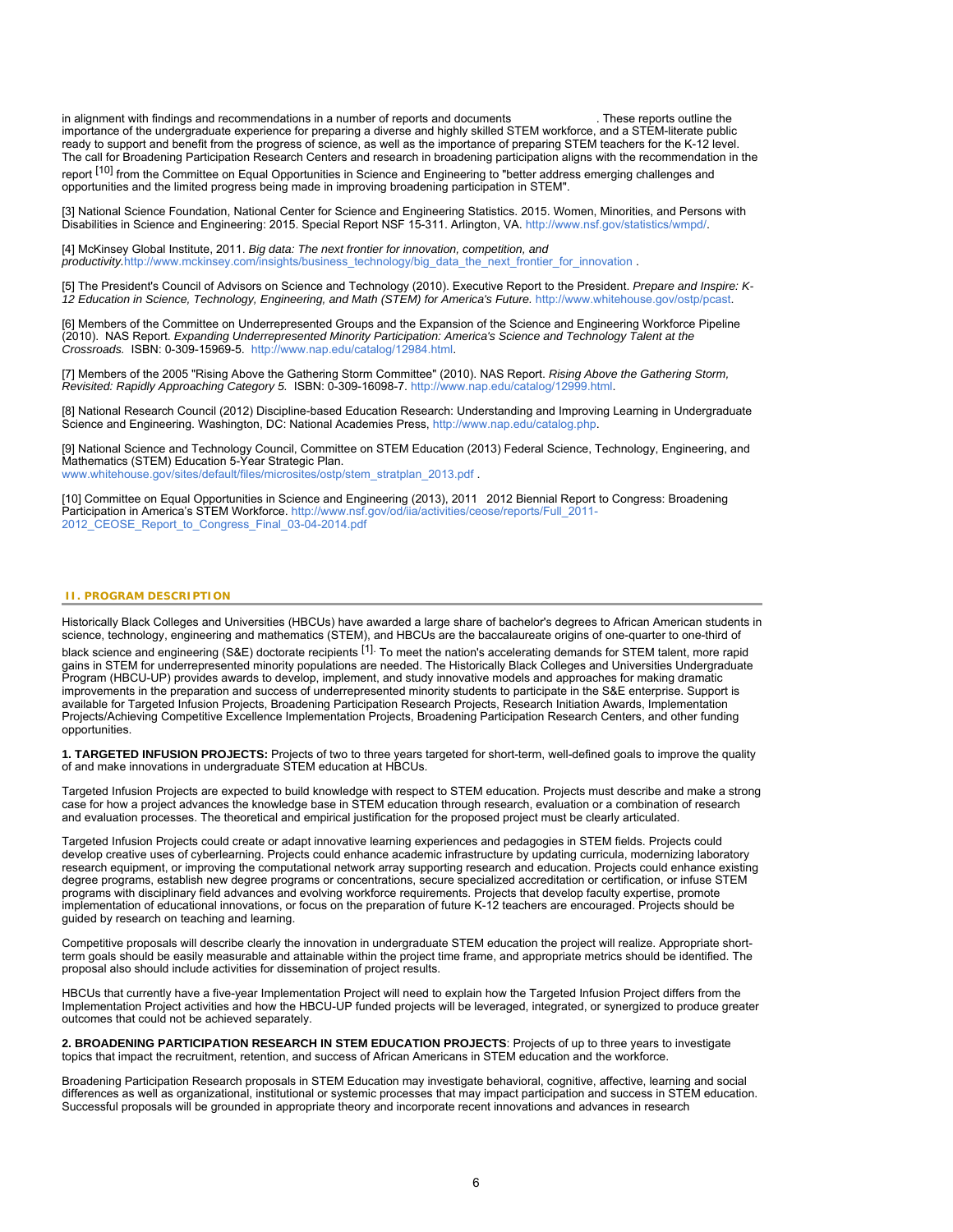methodologies, conceptual frameworks, and/or data gathering and analytic techniques. Proposals should reflect relevant advances in quantitative, qualitative, and mixed-methods research and evaluation methodologies and provide a compelling argument about how the methodologies proposed are appropriately matched with the strategic research questions of the project. Additionally, proposals should demonstrate how the methods chosen will result in rigorous, cumulative, reproducible, and usable findings to merit peer-review and publication.

Broadening Participation Research proposals must include PIs with demonstrable expertise in education research and/or social science research methods and knowledge about STEM programs at HBCUs. Proposers are encouraged to establish collaborations to strengthen the research project and describe in the proposal the nature of the collaboration and the anticipated benefits. As appropriate, proposals should describe mechanisms to effectively and efficiently transfer findings into educational practice for use by other researchers and policymakers.

**3. RESEARCH INITIATION AWARDS:** Projects of up to three years to perform scientific research.

Research Initiation Awards provide support for a STEM faculty member at the HBCU to pursue research at either the home institution, an NSF-funded Center, a research intensive institution or at a national laboratory. The project description should contain all of the elements of a standard NSF research proposal. The project should further the faculty member's research capability and effectiveness, improve research and teaching at his or her home institution, and involve undergraduate students in research experiences. Research Initiation Awards are for faculty who are starting to build a research program. Faculty members who hold or have held an external research award within the last three years are not eligible for the Research Initiation Award.

**4A. IMPLEMENTATION PROJECTS:** Projects up to five years to advance institution-wide, undergraduate STEM education and research.

Implementation Projects provide support to design, implement, study and assess comprehensive institutional efforts to increase the numbers of students pursuing STEM degrees and the quality of their preparation. Implementation projects should create and/or adapt and assess innovative models and materials for teaching and learning in STEM, embody knowledge about how students learn most effectively in STEM teaching and learning activities, and bring STEM disciplinary advances into the undergraduate experience. Proposers are encouraged to analyze the strengths and potential of the institution in STEM. Based on this analysis they should design and/or adapt innovative educational strategies that are appropriate in content and context for increasing the capacity and effectiveness of the institution to attract, retain, educate, and train students from groups underrepresented in STEM and prepare them to succeed in graduate school or the workforce. Transferability and dissemination of successful models, effective methods, and innovative materials for educating undergraduate STEM students are critical aspects of implementation projects.

Innovative models and tools for STEM teaching and learning developed through an Implementation Project should be part of comprehensive institutional reform and transformational strategies to strengthen and enhance STEM teaching and learning, and improve student access and retention in STEM areas. The components of the implementation design should comprise research-based or evidence-based practices and strategies to produce significant improvements in undergraduate STEM education and research programs at the institution. Project components may include, but are not limited to: Developing and assessing innovative STEM curriculum teaching and learning techniques; using cyberinfrastructure for anytime, anywhere, anyone learning; providing novel undergraduate student development activities and educational enrichment services; enhancing undergraduate student research experiences; providing activities that promote the development of a globally engaged workforce, including international research experiences for undergraduate students and faculty; creating new approaches to recruitment and retention of undergraduate STEM students; providing faculty professional development in effective STEM teaching, pedagogy, and research; preparing K-12 STEM teachers; addressing the critical transitions from K-12 to undergraduate, 2-year to 4-year, and undergraduate to graduate; and implementing other activities that enhance the quality and competitiveness of undergraduate STEM programs. Implementation Projects should establish sustainable practices and mechanisms that prepare students to compete successfully for graduate research fellowships. Efforts should be made to increase the number of students submitting competitive applications to the NSF Graduate Research Fellowship, as well as other competitive fellowship programs. The recruitment and retention of veterans in STEM fields as a means to diversify and increase the STEM workforce is encouraged.

NSF expects that the activities and strategies included in Implementation Project proposals will be consistent with and complementary to the institution's STEM needs, long-term goals, and mission. NSF, therefore, allows maximum flexibility in the design of Implementation Projects under HBCU-UP. The proposal, however, must fully substantiate the rationale for choosing the desired approach. The project scope should depend on the size and number of STEM departments or programs at the institution and be defined by the complexity of the proposed activities in the project design. Ideally, the implementation project would impact all the STEM undergraduate programs, STEM students, and STEM faculty at the institution. The project plan should be clearly described, detailing measurable outcomes for STEM students (e.g. number and types of high quality research experiences, number going on to graduate school or the workforce) and faculty of the proposed HBCU-UP activities. The proposal should include compelling arguments for why the practices and strategies implemented in the specific institutional environment are expected to result in the anticipated outcomes. The proposal also should include activities for scholarly dissemination of project results and processes to inform the broader community about the effectiveness of specific implementation strategies.

If an institution has previously received an Implementation Project grant, it is critical that the proposal for another Implementation Project provide complete information on the outcomes and impact of the previous HBCU-UP project, including a description of what was learned from the previous activities, how these findings were disseminated to the broader community, and how successful activities are being sustained at the institution. Implementation proposals from past awardees must not simply propose to continue the activities of the previous Implementation Project grant. The new proposal should be based on a thorough evaluation of the previous HBCU-UP project and an assessment of the current state of the institution so that a new project can build on progress and achievements and identify new innovations undertaken in order to move the institution into the next level of STEM program competitiveness. The proposal should include a component that outlines a strategy for the creative integration of NSF-funded awards at the institution that are related to the proposed project's goals and scope.

Proposals for a second round or subsequent Implementation Project must include a research project that is linked to the proposed interventions and strategies to formally study such strategies in the particular setting of the HBCU. Projects may offer a postdoctoral research fellowship to a social science or educational researcher to provide opportunities early in his or her career and to work with this research project.

**4B. ACE IMPLEMENTATION PROJECTS:** Five-year, institution-wide, sustainable and potentially transformative projects that advance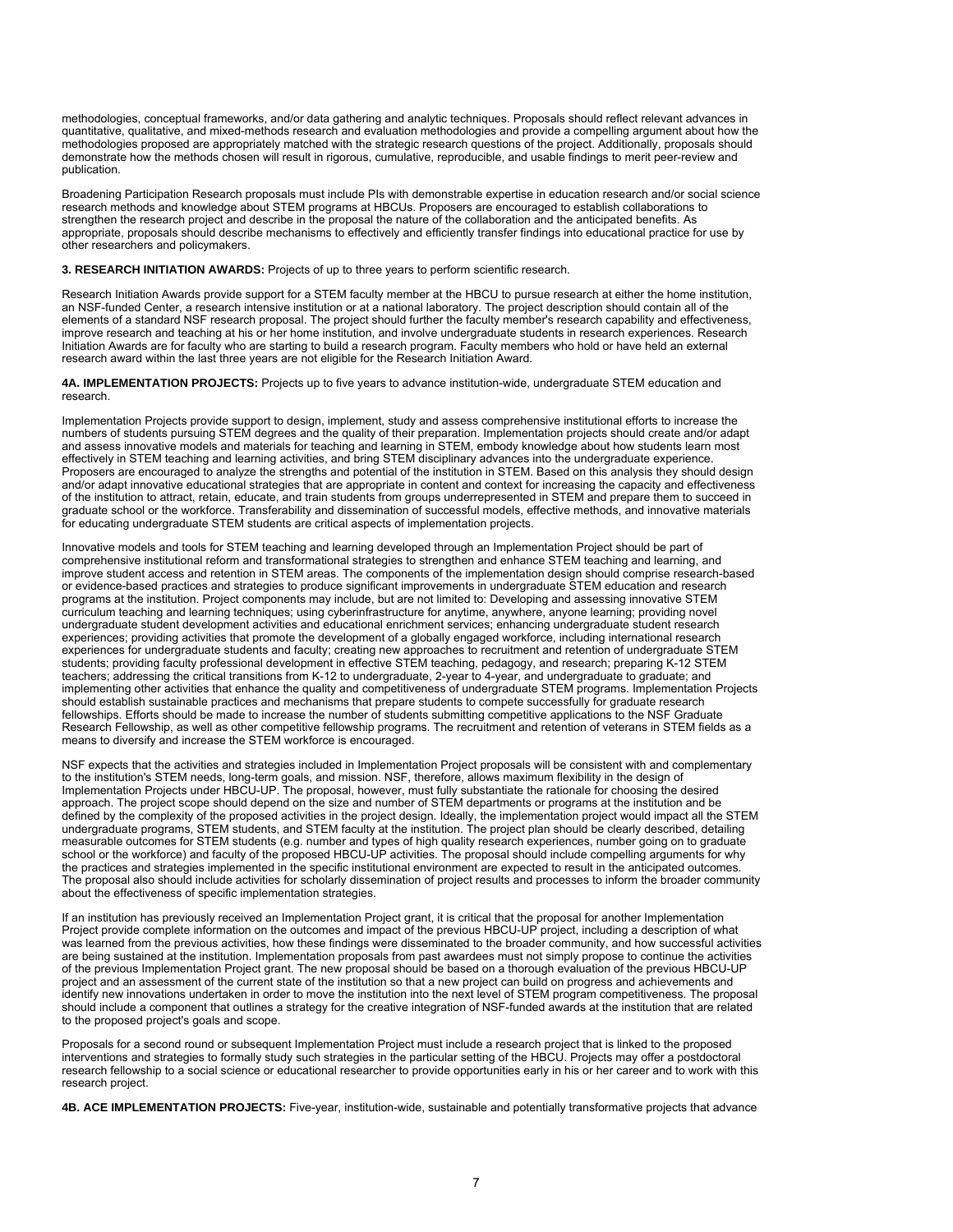#### STEM education and research.

Institutions that have had previous Implementation Project grants should be able to exhibit an established foundation and to provide evidence of institutionalized achievements toward the HBCU-UP goals and objectives. As a result, growth in competitiveness of these HBCU-UP institutions should be reflected in the readiness of faculty and institution leadership to move to the next level of excellence. The Achieving Competitive Excellence (ACE) Implementation Project track is intended for HBCUs exhibiting these qualities as a result of previous Implementation Project grants. The goal of the ACE program is to help institutions to bolster their capacity and move onto the national landscape in undergraduate STEM education and research. ACE projects are ambitious, potentially transformative proposals that have the promise of significant advances in STEM undergraduate education at the institution. ACE projects should create more and varied pathways to success for STEM students by increasing intellectual and evidence-based resources. Possible approaches might include: establishing new collaborations and alliances with public and private research institutions, centers, and national laboratories; providing access to tomorrow's science through computationally intensive tools and global networks; establishing international collaborations to enhance undergraduate student and faculty research; or increasing fiscal resources for frontier STEM education and research through innovative institutional integration, leveraging partnerships, and strong linkages with business and industry. Institutions submitting an ACE Implementation Project must include a component that outlines a strategy for the creative integration of NSF-funded awards at the institution that are related to the proposed project's goals and scope, and that describes how the institution thinks strategically about moving forward in STEM education and research.

ACE Implementation Projects must include a research project that is linked to the proposed approaches and interventions to formally study such approaches in the particular setting of the HBCU. Projects may offer a postdoctoral research fellowship to a social science or educational researcher to provide opportunities early in his or her career and to work with this research project.

**5. BROADENING PARTICIPATION RESEARCH CENTERS:** Five-year projects that build the intellectual infrastructure to facilitate the creation, integration, and transfer of new knowledge in broadening participation research.

Institutions that have been awarded three previous Implementation or ACE Implementation Projects are eligible to be the lead institution to submit a proposal for a Broadening Participation Research Center (BPRC). BPRCs conduct world-class research through partnerships as appropriate. BPRCs are expected to establish a culture in broadening participation research that will produce work adding to the research knowledge base and enhancing the understanding of the barriers that hinder and factors that enhance our ability to broaden participation in STEM. The results of these efforts will inform approaches to increase the access and involvement of underrepresented groups in STEM and to strengthen our national STEM capabilities and competitive advantage. NSF expects BPRCs to demonstrate leadership in the involvement of groups traditionally underrepresented in STEM at all levels - students, postdoctoral researchers and faculty.

Centers will offer the HBCU community a venue for interaction and an effective mechanism to undertake long-term integrated research and education activities in the science of broadening participation; and to develop approaches to ensure the transfer of knowledge of research and education advances. BPRC partner institutions work together with the lead institution as an integrated whole to achieve the shared research, education, outreach, and knowledge-transfer goals of the Center.

The National Academies Report <sup>[11]</sup> states that "HBCUs by their very mission, purpose and environment are more likely to achieve success" in recruiting, retaining, and graduating African American students in STEM fields and lists the reasons for this success. Therefore, Centers are expected to gather and represent the collective intelligence of HBCU STEM higher education, and serve as the national hub for the rigorous study and broad dissemination of the critical pedagogies and culturally sensitive interventions that contribute to the success of HBCUs in educating African American STEM undergraduates. Centers that meaningfully incorporate and promote broad and systemic connections to mainstream STEM higher education reform efforts are especially encouraged. These connections are critical, because according to the above cited report [12], "only a small number of institutions (including HBCUs) serve

the needs of underrepresented minority students".

## **6. OTHER FUNDING OPPORTUNITIES**

HBCU-UP also funds conferences; EArly-concept Grants for Exploratory Research (EAGER) and grants for Rapid Response Research (RAPID); and grant supplements for existing awards. Such proposals may be submitted, as described in the NSF Proposal & Award Policies & Procedures Guide (PAPPG), which is available at [http://www.nsf.gov](http://www.nsf.gov/).

- For conferences, see PAPPG, II.E.7.
- For Early-concept Grants for Exploratory Research (EAGER), see PAPPG II.E.2.
- For grants for Rapid Response Research (RAPID), see PAPPG, II.E.1.

HBCU-UP funds planning grants of twelve to eighteen months to undertake an institutional STEM program self-analysis in preparation for submittal of an Implementation Project or a Broadening Participation Research Center. Planning grants are also accepted from institutions that want to undertake an analysis in preparation of a submittal of a center grant or institutional transformation grant to other NSF divisions for studying institutional preparedness and setting up the needed collaborations among stakeholders. Planning grants are submitted as unsolicited proposals. PIs are advised to discuss the planning grant proposal with a program director before submission.

Institutions currently holding an Implementation Project or ACE Implementation Project award can apply for a one-time supplement for up to \$100,000 to establish sustainable practices and mechanisms to prepare students to compete successfully for graduate research fellowships such as the NSF Graduate Research Fellowship. Please note that institutions who are seeking an Implementation Project or ACE Implementation Project award are expected to include such activities in the proposal and supplements will not be available to Implementation Project or ACE Implementation Project awards made under this solicitation.

[11] National Science Foundation, National Center for Science and Engineering Statistics. 2015. Women, Minorities, and Persons with Disabilities in Science and Engineering: 2015. Special Report NSF 15-311. Arlington, VA. <http://www.nsf.gov/statistics/wmpd/>.

[12] Members of the Committee on Underrepresented Groups and the Expansion of the Science and Engineering Workforce Pipeline (2010). NAS Report. *Expanding Underrepresented Minority Participation: America's Science and Technology Talent at the Crossroads.* ISBN: 0-309-15969-5. [http://www.nap.edu/catalog/12984.html](https://www.nsf.gov/cgi-bin/good-bye?http://www.nap.edu/catalog/12984.html).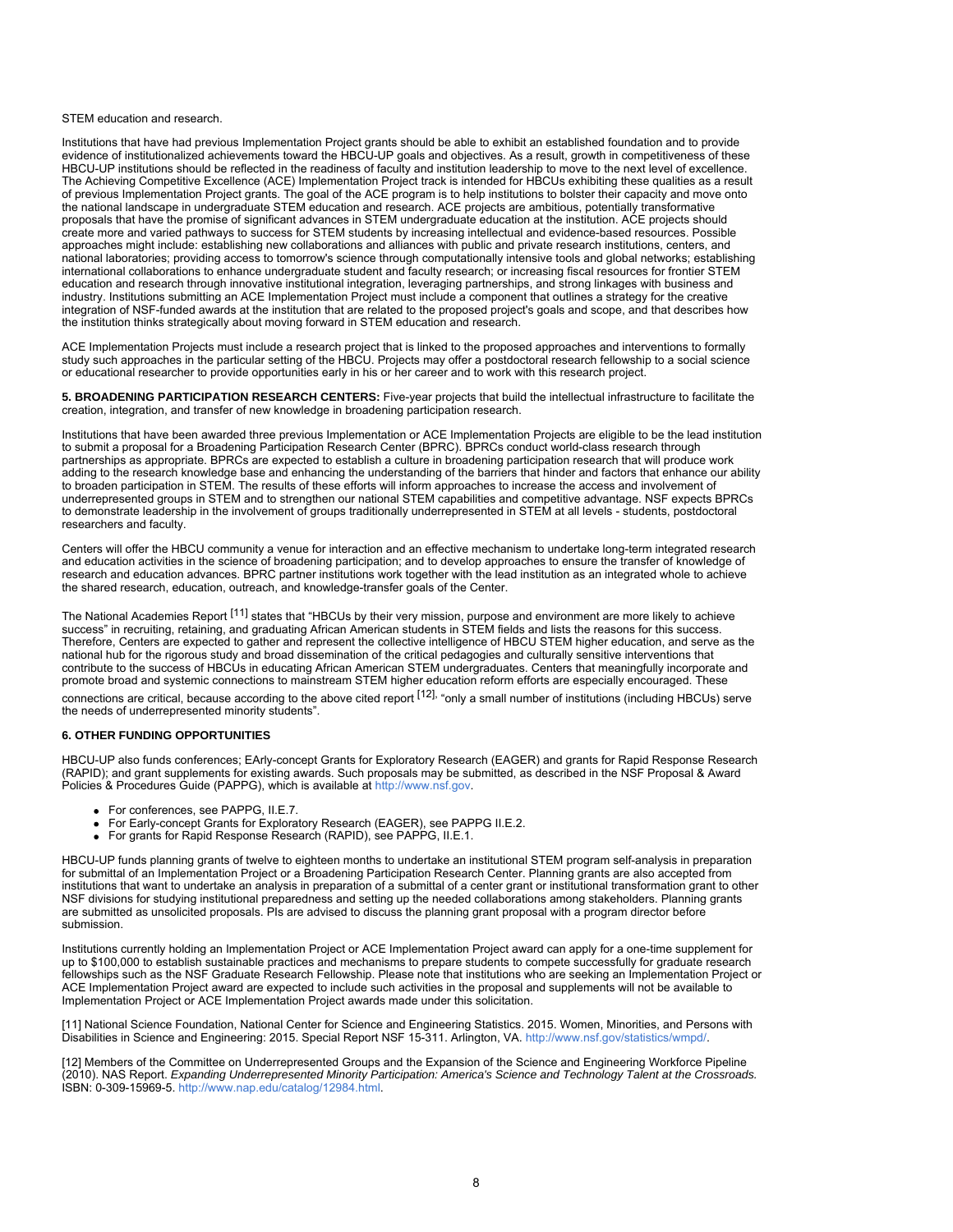#### **III. AWARD INFORMATION**

## **HBCU-UP Proposals: (pending the availability of funds)**

## **1) Targeted Infusion Projects**

- Number of awards: Up to 20 in FY 2017 and up to 20 in FY 2018
- Project Length: From two to three years
- Award size: Up to \$400,000
- Grant Administration: Targeted Infusion Projects will be managed by NSF as continuing or standard grants

#### **2) Broadening Participation Research Projects**

- Number of awards: Up to 6 in FY 2017 and up to 6 in FY 2018
- Project Length: Up to three years
- Award Size: Up to \$350,000
- Restrictions: Equipment costs are not normally allowed under Broadening Participation Research Projects
- Grant Administration: Broadening Participation Research Projects will be managed by NSF as continuing or standard grants

#### **3) Research Initiation Awards**

- Number of awards: Up to 22 in FY 2017 and up to 22 in FY 2018
- Project Length: Up to three years
- Award Size: Up to \$300,000
- Restrictions: Equipment cost may not exceed 20% of the total budget
- Grant Administration: Research Initiation Awards will be managed by NSF as standard grants or continuing grants

#### **4A) Implementation Projects**

- Number of awards: Up to in FY 2017 and up to 7 in FY 2018
- Project Length: Up to 4 years for 1st round implementation project; up to five years for 2nd and 3rd round implementation projects
- Award Size: Up to \$1 million for 1st round implementation projects; up to \$2 million for 2nd and 3rd round implementation projects
- Restrictions: Equipment costs may not exceed 30% of the total budget request
- Grant Administration: Implementation Projects will be managed by NSF as continuing grants

## **4B) ACE Implementation Projects**

- Number of awards: Up to 2 in FY 2017 and up to 2 in FY 2018
- Project Length: Up to five years
- Award Size: Up to \$3 million
- Restrictions: Equipment costs may not exceed 30% of the total budget request
- Grant Administration: ACE Implementation Projects will be managed by NSF as continuing grants

#### **5) Broadening Participation Research Centers**

- Number of awards: Up to 1 in FY 2018
- Project Length: Up to five years
- Award Size: Up to \$9 million
- Grant Administration: Broadening Participation Research Centers will be managed by NSF as continuing grants

## **IV. ELIGIBILITY INFORMATION**

#### **Who May Submit Proposals:**

Proposals may only be submitted by the following:

**HBCU-UP Proposals:** Historically Black Colleges and Universities (HBCUs) that are accredited and offer undergraduate educational degree programs in science, technology, engineering and mathematics (STEM).

#### **Who May Serve as PI:**

- The Principal Investigator for a **Targeted Infusion Project** should be the individual who will direct the implementation of the project activities.
- The Principal Investigator for a **Broadening Participation Research Project** should be responsible for managing the project and should be one of the key researchers. At least one of the Principal Investigators must have experience in education or social science research.
- The Principal Investigator for a **Research Initiation Award** should be a faculty member in a STEM discipline at the HBCU. Co-Principal Investigators and senior personnel are not permitted.
- The Principal Investigator and co-Principal Investigators for an **Implementation Project, ACE Implementation Project, or a Broadening Participation Research Center** should be the key personnel that will be responsible for guiding the implementation of the project or Center.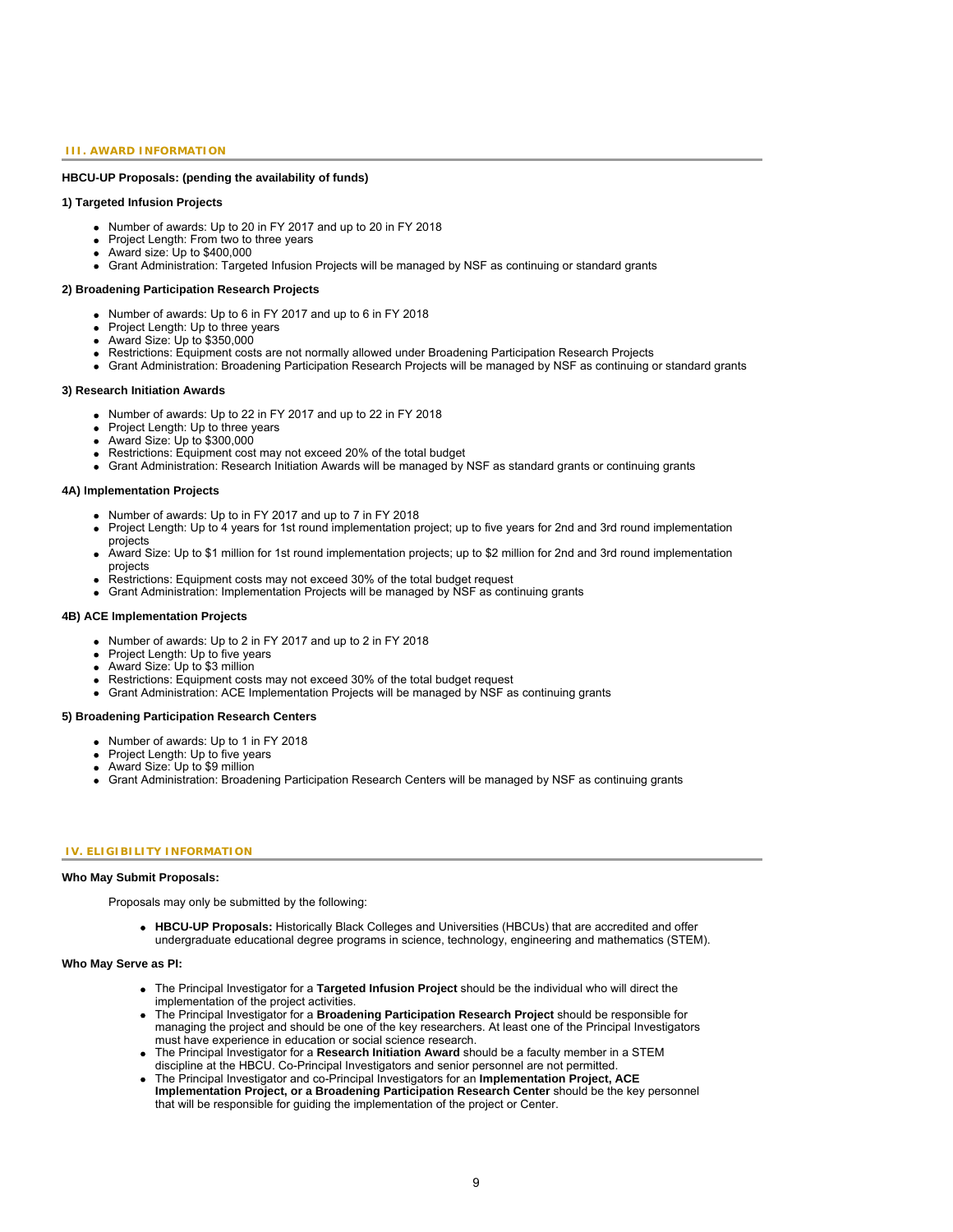#### **Limit on Number of Proposals per Organization:**

## **HBCU-UP Proposals:**

- An eligible institution can submit only one Implementation Project or ACE Implementation Project proposal per year. An institution may have only one active Implementation Project or ACE Implementation Project award. However, a new proposal can be submitted by an institution with an active project if that project is due to expire before new awards will be made. Also, an institution can be awarded, at most, three Implementation Projects and one ACE Implementation Project over time.
- An eligible institution can submit only one Broadening Participation Research Center proposal and can have only one active center. The lead institution of the center proposal must have been awarded three rounds of an Implementation or ACE Implementation Project and must demonstrate the capacity to conduct broadening participation research.
- An eligible institution can submit no more than two Broadening Participation Research proposals per year.
- An eligible institution can submit no more than two Targeted Infusion Project proposals per year and can
- only have one active Targeted Infusion Project for any given department or unit.
- An eligible institution can submit no more than two Research Initiation Award proposals per year.

#### **Limit on Number of Proposals per PI or Co-PI:** 2

#### **V. PROPOSAL PREPARATION AND SUBMISSION INSTRUCTIONS**

#### **A. Proposal Preparation Instructions**

#### **Letters of Intent** *(required)*:

#### **Letters of Intent are required for HBCU-UP for submissions except Broadening Participation Research Centers.**

All Letters of Intent must be submitted via FastLane. A separate letter of intent is requested for each Targeted Infusion Project, Broadening Participation Research Project, Research Initiation Award or Implementation/ACE Implementation Project proposal that will be submitted from an eligible institution.

Letters of intent must contain the following information:

- Identify the type of proposal that will be submitted (Targeted Infusion Project, Broadening Participation Research Project, Research Initiation Award or Implementation/ACE Implementation Project).
- Provide the project title.
- Provide the PI name and Co-PI names, department, institution, phone, fax and email, and list the PI as point of contact.
- Provide the submitting institution's name.
- Supply a project synopsis (no more than 250 words): Implementation and ACE Implementation Projects should propose research-based/evidenced-based strategies or practices that could enhance undergraduate STEM education and research at the institution. A brief description of the proposed activities should be provided with an explanation as to why they will be successful in that institutional environment and setting. The expected effects, outcomes, and impact targets and timelines from the implementation project should be summarized. Broadening Participation Research Projects should describe the type of knowledge to be produced. The theoretical framework, the research question(s) to be addressed, the population(s) to be examined, and the data to be gathered should be described. A brief description of the research design, methods and procedures for the study should be given. Targeted Infusion Projects should provide a brief description of the proposed activities, expected outcomes, and timelines. Research Initiation Awards should provide a brief description of the proposed research.
- Research Initiation Award letters of intent should list only the PI under Senior Project Personnel.

Technical assistance will be offered by HBCU-UP program officers to proposers who submit a Letter of Intent.

#### **Letter of Intent Preparation Instructions**:

When submitting a Letter of Intent through FastLane in response to this Program Solicitation please note the conditions outlined below:

- Submission by an Authorized Organizational Representative (AOR) is required when submitting Letters of Intent.
- A Minimum of 1 and Maximum of 4 Other Senior Project Personnel are permitted
- Proposal Type is required when submitting Letters of Intent
- Submission of multiple Letters of Intent is permitted

**Preliminary Proposals** *(required)*: Preliminary proposals are required and must be submitted via the NSF FastLane system, even if full proposals will be submitted via Grants.gov.

**A preliminary proposal is required only for Broadening Participation Research Center applications** to provide peer-review feedback to the proposing team. Submission of a Preliminary Proposal is required to be eligible for invitation for a full BPRC proposal. Preliminary proposals that are not compliant with the guidelines may be returned without review, thus making the proposing team automatically ineligible for submitting a full BPRC proposal.

Preliminary BPRC proposals must contain the items listed below and adhere strictly to the specified page limitations. No additional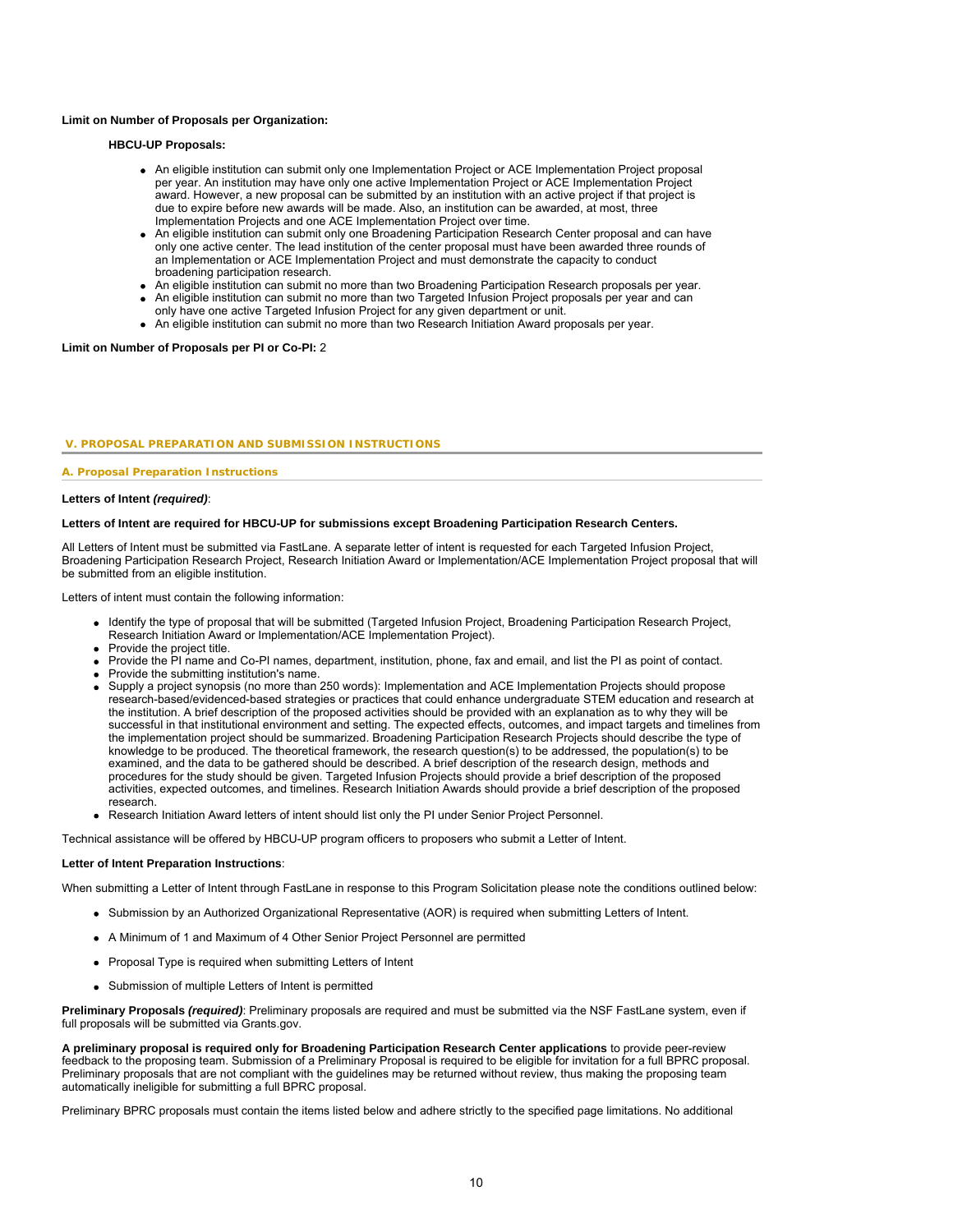information may be provided as an appendix or by links to Web pages. Figures and tables must be included within the applicable page limit.

Preliminary BPRC proposals will contain an overview of the proposed vision, strategic plan, partnerships, research, education, outreach and knowledge transfer activities with sufficient detail to allow assessment of the intellectual merit and broader impacts of the proposed **Center** 

## **Preliminary Proposal Contents**

The preliminary proposal should consist of the following elements:

- Project Summary (1 page maximum): Provide an overview of the proposed Center, addressing separately the intellectual merit and broader impacts.
- Project Description (8-pages maximum): The Project Description should articulate a vision for the proposed Center that clearly outlines the challenges being addressed. The proposed research should be sufficiently complex and long-term to justify a Center and flexible enough to permit change as the research proceeds. In addition to an outline of research themes, some illustrative examples of specific research directions with sufficient detail to be evaluated by reviewers should be included. The Project Description must describe how the integration of research, education, outreach, and knowledge transfer in a Centerlevel activity will advance the proposed research in a way that other funding mechanisms cannot. A description of the team members and why each is essential to the project plan should be included (must not be more than 2 of the 8 pages). Results from Prior NSF Support should not be included.
- References Cited (2-page limit): See NSF PAPPG instructions for format.
- Biographical Sketches (2-page limit per person): Biographical Sketches are required for the PI and co-PIs only.
- Supplementary Documents (to be entered in the Supplementary Documents section of FastLane): a) List all project personnel who have a role in the management, research, education, outreach, and knowledge transfer components of the Center. Provide the last name, first name, and institution/organization. b) Include a one-page table indicating an estimate of funds that will be allocated to each participating institution broken down by category, i.e., research, education, outreach, and knowledge transfer.

**Full Proposal Preparation Instructions**: Proposers may opt to submit proposals in response to this Program Solicitation via Grants.gov or via the NSF FastLane system.

- Full proposals submitted via FastLane: Proposals submitted in response to this program solicitation should be prepared and submitted in accordance with the general guidelines contained in the *NSF Proposal & Award Policies & Procedures Guide* (PAPPG). The complete text of the PAPPG is available electronically on the NSF website at: [https://www.nsf.gov/publications/pub\\_summ.jsp?ods\\_key=pappg.](https://www.nsf.gov/publications/pub_summ.jsp?ods_key=pappg) Paper copies of the PAPPG may be obtained from the NSF Publications Clearinghouse, telephone (703) 292-7827 or by e-mail from [nsfpubs@nsf.gov](mailto:nsfpubs@nsf.gov). Proposers are reminded to identify this program solicitation number in the program solicitation block on the NSF Cover Sheet For Proposal to the National Science Foundation. Compliance with this requirement is critical to determining the relevant proposal processing guidelines. Failure to submit this information may delay processing.
- Full proposals submitted via Grants.gov: Proposals submitted in response to this program solicitation via Grants.gov should be prepared and submitted in accordance with the *NSF Grants.gov Application Guide: A Guide for the Preparation and Submission of NSF Applications via Grants.gov*. The complete text of the *NSF Grants.gov Application Guide* is available on the Grants.gov website and on the NSF website at: [\(http://www.nsf.gov/publications/pub\\_summ.jsp?](http://www.nsf.gov/publications/pub_summ.jsp?ods_key=grantsgovguide) [ods\\_key=grantsgovguide](http://www.nsf.gov/publications/pub_summ.jsp?ods_key=grantsgovguide)). To obtain copies of the Application Guide and Application Forms Package, click on the Apply tab on the Grants.gov site, then click on the Apply Step 1: Download a Grant Application Package and Application Instructions link and enter the funding opportunity number, (the program solicitation number without the NSF prefix) and press the Download Package button. Paper copies of the Grants.gov Application Guide also may be obtained from the NSF Publications Clearinghouse, telephone (703) 292-7827 or by e-mail from [nsfpubs@nsf.gov](mailto:nsfpubs@nsf.gov).

In determining which method to utilize in the electronic preparation and submission of the proposal, please note the following:

Collaborative Proposals. All collaborative proposals submitted as separate submissions from multiple organizations must be submitted via the NSF FastLane system. PAPPG Chapter II.D.3 provides additional information on collaborative proposals.

See PAPPG Chapter II.C.2 for guidance on the required sections of a full research proposal submitted to NSF. Please note that the proposal preparation instructions provided in this program solicitation may deviate from the PAPPG instructions.

## **For HBCU-UP PROJECTS**

- **COVER SHEET-**
	- For all HBCU-UP proposals under "NSF Unit Consideration" please select:
		- "HRD-Division of Human Resource Development" as the division
			- "Hist Black Colleges and Univ" as the program
	- Targeted Infusion Project proposals:
	- Please begin the project title with "Targeted Infusion Project:"
	- Broadening Participation Research Center proposals:
	- Please begin the project title with "Broadening Participation Research Center:"
	- Broadening Participation Research proposals:
	- Please begin the project title with "Broadening Participation Research Project:" Research Initiation Award proposals:
		- Please begin the project title with "Research Initiation Award:"
	- o Implementation proposals:
		- **Please begin the project title with "Implementation Project:"**
	- ACE Implementation proposals:
		- Please begin the project title with "ACE Implementation Project:"

Review the regulations regarding Human Subjects (45 CFR 690.101-124<http://www.nsf.gov/bfa/dias/policy/human.jsp>). This is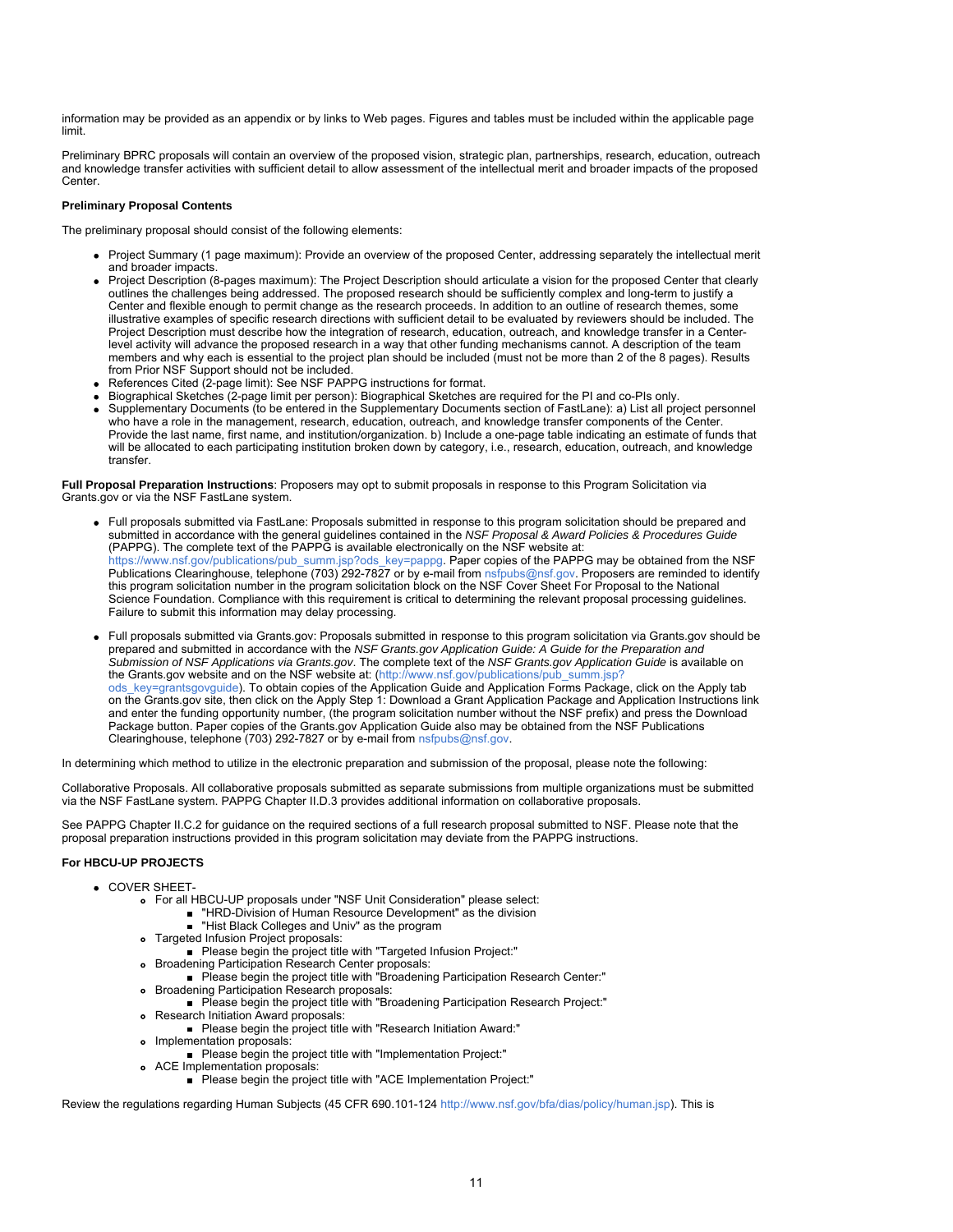particularly important for Broadening Participation Research Projects and Broadening Participation Research Centers. Please note that Human Subjects regulations also govern activities that have to do with safeguarding individually identifiable information such as student and faculty surveys and data. Therefore many Implementation Projects and possibly Targeted Infusion Projects may need to be reviewed by the Human Subjects Internal Review Board (IRB) for the institution. If the project will be IRB reviewed, please indicate on the cover sheet that the review is pending. If the proposal has already been IRB reviewed and found to be exempt, please indicate so on the cover sheet. If the IRB has already given approval of the activities include a letter from the IRB and indicate the expiration date of the IRB approval on the cover sheet. Please note that an award cannot be made unless the IRB process has been completed and documentation has been received by the program director prior to recommending the award.

## **REQUIRED COMPONENTS FOR ALL PROPOSALS**

- PROJECT SUMMARY Each proposal must contain a summary of the proposed project not more than one page in length. The Project Summary consists of an overview, a statement on the intellectual merit of the proposed activity, and a statement on the broader impacts of the proposed activity. The overview includes a description of the activity that would result if the proposal were funded and a statement of objectives and methods to be employed. The statement on intellectual merit should describe the potential of the proposed activity to advance knowledge. The statement on broader impacts should describe the potential of the proposed activity to benefit society and contribute to the achievement of specific, desired societal outcomes. The Project Summary should be written in the third person, informative to other persons working in the same or related fields, and, insofar as possible, understandable to a scientifically or technically literate lay reader. It should not be an abstract of the proposal. **Proposals that do not contain the Project Summary, including an overview and separate statements on intellectual merit and broader impacts will not be accepted by FastLane or will be returned without review.**
- PROJECT DESCRIPTION 15 page limit. The Project Description must contain, as a separate section within the narrative, a section labeled "Broader Impacts of the Proposed Work." This section should provide a discussion of the broader impacts of the proposed activities. Results from prior NSF support must be provided for PIs and co-PIs who have received NSF support within the last five years, Results related to Intellectual Merit and Broader Impacts are described under two separate, distinct headlines. Refer to the "Project Description" section below for more information on each type of HBCU-UP proposal: 1) Targeted Infusion Projects, 2) Broadening Participation Research Projects, 3) Research Initiation Awards and 4) Implementation Projects and ACE Implementation Projects. Please note that the Project Description for Broadening Participation Research Center proposals has a 25 page limit. Further detail is provided in section 5) below.
- REFERENCES CITED Provide the references cited in the proposal.
- BIOGRAPHICAL SKETCHES Outline the experiences of the PI and co-PIs (two-page limit each person) using the PAPPG guidelines.
- BUDGET Follow the directions in the PAPPG and refer to section B. Budgetary Information of this document.
- CURRENT AND PENDING SUPPORT- Use the formats provided in FastLane or Grants.gov. Enter this proposal as pending support.
- FACILITIES, EQUIPMENT & OTHER RESOURCES Provide a description of available facilities and priorities for their use, if applicable. Please note that this section is a required part of the proposal. If not applicable, the proposer should enter "Not applicable" in the Facilities, Equipment, and Other Resources section of the proposal.
- DATA MANAGEMENT PLAN Must be included as a supplementary document and should describe how the proposal will conform to NSF policy on the dissemination and sharing of research results. The plan should be commensurate with the scope and size of the proposal. Information can be found at <http://www.nsf.gov/bfa/dias/policy/dmp.jsp>
- POSTDOCTORAL RESEARCHER MENTORING PLAN Must be included as a supplementary document if funding to support a postdoctoral researcher is requested.
- UNDERGRADUATE STUDENT MENTORING PLAN HBCU-UP requires that each proposal that requests funding to support undergraduate students must include, as a supplementary document, a description of the mentoring activities that will be provided for such individuals.

## **PROJECT EVALUATION**

Evaluation of the HBCU-UP projects is a high priority for this program. All proposals, therefore, should include an evaluation section that describes how the project will be evaluated in determining the accomplishment of project goals and impact. The project evaluation should be designed to serve as a valuable source of information on how the project is being implemented, specifically, what works and what should be modified. The evaluation plan should be based on benchmarks, indicators, or expected outcomes related to project goals and activities. Evaluation plans should include a Logic Model or other tool that connects the project goals to the specific activities, and outputs, as well as the outcomes.

Evaluation plans should be appropriate to the size and scope of the project, and usually include both formative and summative components based on the evaluation questions of interest along with a proposed timeline. The purpose of a formative evaluation is to provide information for project improvement. The purpose of a summative evaluation is to assess the quality and impact of a fully implemented project. Formative evaluation plans outline methods for documenting progress toward project goals and should include a feedback feature that allows for continuous improvement of the project activities. In some cases, formative evaluation may be internal to the project. A summative evaluation collects information about outcomes and related processes, strategies, and activities that have led to the demonstrated outcomes.

The budget MUST include adequate resources for the project evaluation. Project evaluation should be led by an expert independent evaluator or evaluation team, depending on the size and scope of the project. Evaluators are expected to adhere to the American Evaluation Association's Guiding Principles for Evaluators [\(http://www.eval.org/p/cm/ld/fid=51\)](https://www.nsf.gov/cgi-bin/good-bye?http://www.eval.org/p/cm/ld/fid=51), and project evaluations are expected to be consistent with standards established by the Joint Committee on Standards for Educational Evaluation [\(http://www.jcsee.org/program-evaluation-standards-statements](https://www.nsf.gov/cgi-bin/good-bye?http://www.jcsee.org/program-evaluation-standards-statements)).

The following references may be helpful in designing an evaluation plan:

- *AAAS Measuring Diversity: An Evaluation Guide for STEM Graduate School Leaders* [http://www.nsfagep.org/files/2011/04/MeasuringDiversity-EvalGuide.pdf](https://www.nsf.gov/cgi-bin/good-bye?http://www.nsfagep.org/files/2011/04/MeasuringDiversity-EvalGuide.pdf)
- *Common Guidelines for Research & Development* <http://www.nsf.gov/pubs/2013/nsf13126/nsf13126.pdf>
- *The 2010 User-Friendly Handbook for Project Evaluation* [http://informalscience.org/documents/TheUserFriendlyGuide.pdf](https://www.nsf.gov/cgi-bin/good-bye?http://informalscience.org/documents/TheUserFriendlyGuide.pdf)
- *Framework for Evaluating Impacts of Informal Science Education Projects* [http://informalscience.org/documents/Eval\\_Framework.pdf](https://www.nsf.gov/cgi-bin/good-bye?http://informalscience.org/documents/Eval_Framework.pdf)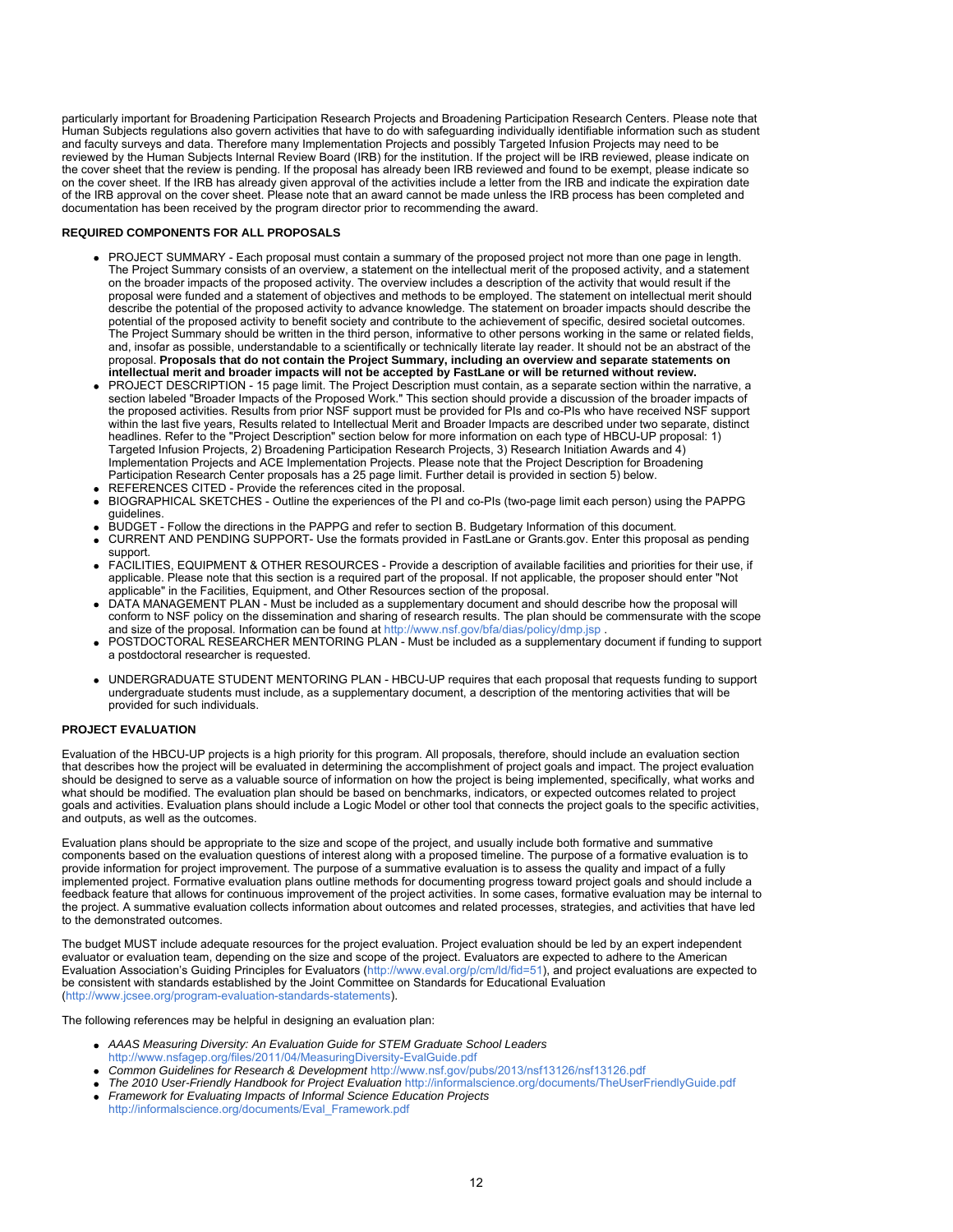- *User-Friendly Handbook for Mixed Method* Evaluations <http://www.nsf.gov/pubs/1997/nsf97153/start.htm>
- *Framework for Evaluating Impacts of Broadening Participation Projects*
- [http://www.nsf.gov/od/broadeningparticipation/framework-evaluating-impacts-broadening-participation-projects\\_1101.pdf](http://www.nsf.gov/od/broadeningparticipation/framework-evaluating-impacts-broadening-participation-projects_1101.pdf) *AGEP Evaluation Tools* [http://www.nsfagep.org/evaluation-resources/](https://www.nsf.gov/cgi-bin/good-bye?http://www.nsfagep.org/evaluation-resources/)

## **ADDITIONAL GUIDELINES PERTINENT TO EACH HBCU-UP TRACK**

**1) Targeted Infusion Projects** - The project description should include the following information:

## Background and Context

- Describe the overall goals and objectives of the project. The objectives must be clearly stated, measurable, and achievable within the proposed time line.
- Describe the benefits of achieving the goal to STEM education and research at the institution.
- Include baseline data to provide the context for the impact of the Targeted Infusion Project.
- Provide information on the extent to which evidence-based instructional practices in the department(s) involved in the proposed project are used. Be specific as to what these practices are, in what departments and specific courses they are employed, and how many students are typically enrolled in these courses.

#### Proposed Activities

- Describe the specific activities that will be undertaken in order to achieve the goals and objectives.
- Since institutions have different policies and procedures, such as for new degree program approval, explain how the project timeline reflects all institutional requirements. If appropriate, include evidence (such as letters of support) that indicate that institutionally required procedures are being followed and preliminary approvals have been secured.
- Equipment and supplies:
	- Explain how recurring costs, such as lab supplies for a newly created laboratory course, will be supported after the project ends.
	- Quotes or estimates for major equipment purchases should be included in the supplementary documents section.
	- Explain how long-term maintenance of new equipment will be supported after the project ends.

#### Dissemination

Describe plans to communicate the knowledge gained (including the results and outcomes of the project) to other professionals in STEM education and research, both during and after the project. Describe the information to be disseminated, the means of dissemination, and the procedures for determining the success of the dissemination effort.

#### Project Management

- Provide a management plan for the project that will ensure that the activities and the required reporting will be implemented on time and within budget.
- Provide a timeline for the activities to be implemented include measurable objectives and outcomes, and the staff that are responsible for carrying out the activities.

#### Project Evaluation

It is expected that each Targeted Infusion proposal will include a formative and summative evaluation plan. The evaluation plan should refer to the objectives, goals and baseline data presented within the description of the proposed Targeted Infusion Project activities. The formative evaluation should include benchmarks and indicators of progress to assess the Targeted Infusion Project. The summative evaluation should assess whether the Targeted Infusion Project achieved the overall goals, as well as identify any unexpected results. The evaluator should be someone external to the project.

**2) Broadening Participation Research Projects** - The project description should include the following information:

#### Background and Context

- Describe the research question(s) to be investigated and explain the significance and importance of answering the proposed research question(s). Discuss the base of research/theory that motivates the question(s).
- Explain how the project will contribute to the knowledge base of broadening participation research and how it has the potential to be replicated at other HBCUs, and other institutions seeking to increase the success of underrepresented students in **STEM**

#### Proposed Research Activities

- Describe the research plan (design, data collection, data analysis, etc.) that will be undertaken to answer the research question(s).
- Address the validity and reliability of new or previously validated survey instruments.
- Provide a timeline for the research plan include measurable objectives and outcomes and identify who will be responsible for completing each task.
- A study of a promising intervention and effectiveness studies are permitted.
- In general, implementation activities are not recommended under Broadening Participation Research Projects. In some cases, implementation activities may be appropriate, but these activities must clearly be required in order to answer the proposed research question(s) and must be significantly different from implementation activities undertaken in other projects. If implementation activities are included, clearly explain why the activities are needed to answer the research question(s).

## Dissemination

Describe detailed plans to communicate the results and outcomes of the project to other professionals in STEM education and research and the higher education community, both during and after the project. Describe the information to be disseminated, the means of dissemination, and the procedures for determining the success of the dissemination effort.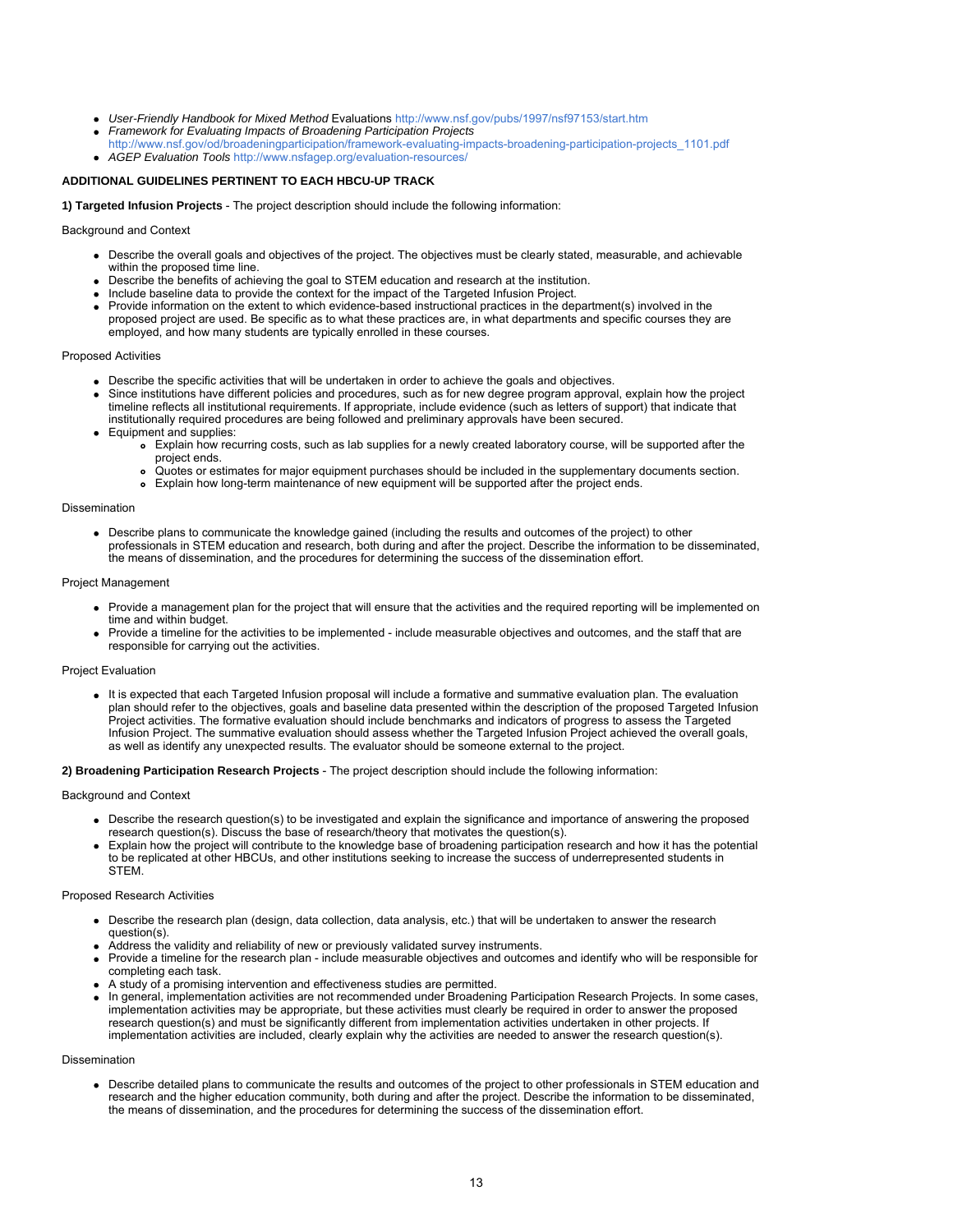#### Project Management

- Provide a management plan for the project that will ensure that the activities and the required reporting will be implemented on time and within budget.
- At least one of the PIs on the project must have formal training or significant professional experience in education or social science research.

#### Project Evaluation

• It is expected that each Broadening Participation Research proposal will include an evaluation plan that includes benchmarks and quantitative and qualitative indicators of progress for the research project. The plan should address the assessment of project outcomes and contributions to the research knowledge base and/or educational practice. The evaluator should be someone external to the project.

**3) Research Initiation Awards -** In addition to following the general format for research proposals as described in the PAPPG, Research Initiation Award (RIA) proposals submitted must also adhere to the following special instructions:

It is the responsibility of the PI to find a research collaborator at the home institution; a NSF-funded research center, such as a Center for Research Excellence in Science and Technology, Engineering Research Center, Materials Research Science and Engineering Center, Physics Frontier Center, Science and Technology Center, or Science of Learning Center; at a national laboratory; or with a research group at a research university. The PI could conduct research during the summer months at the research collaborator's site (if it is not the home institution) and make arrangements for continuing the research during the academic year at his or her home institution. Support can be provided for release time during the academic year, summer salary for the PI, travel and housing at the research site for the PI and undergraduate students, and stipends for undergraduate student research experiences. Research Initiation Awards are for faculty who are starting to build a research program. Faculty members who hold or have held an external research award within the last three years are not eligible for the Research Initiation Award.

The Project Description should provide a detailed statement of the proposed research to be undertaken. It should contain the following:

- Provide a brief description of the PI's overall research and education goals.
- Provide a clear outline of the general plan of work, including the research questions or hypotheses, the broad design of activities to be undertaken, and, where appropriate, a clear description of experimental methods and procedures. Proposers should address what they want to do, why they want to do it, how they plan to do it, how they will know if they succeed, and what benefits could accrue if the project is successful. The project activities may be based on previously established and/or innovative methods and approaches, but in either case must be well justified.
- Identify the relationship of the proposed activities to the PI's projected longer term research goals.
- Provide a discussion of how those activities will benefit the research capacity at the institution.
- Provide a discussion of how undergraduate students will be involved in this research.
- Supply a plan for dissemination of this research.
- Supply a plan for how the progress of the research will be assessed.

Special Information and Supplementary Documentation:

## Include the following:

- A letter of commitment from the PI's Department Chair or Dean stating that the PI will have institutional support in terms of allowance for release time, travel for research purposes, and access to existing research facilities.
- A mentoring plan for the PI from the Department Chair or Dean.
- A letter of collaboration from the PI's research collaborator.
- A research mentoring plan for the PI from the research collaborator.
- A mentoring plan from the PI for the undergraduate students that are involved in the project and the graduate students that may be involved in the project.

**4A) Implementation Projects -** Implementation Projects should be about creating or adapting, and implementing, studying, and assessing evidence-based practices that strengthen and enhance STEM teaching and learning, increasing productivity and outcomes from STEM undergraduate programs. The relevant research or knowledge base that supports the effectiveness of the efforts selected should be included with compelling arguments as to why these strategies are expected to result in the anticipated outcomes at the institution.

**4B) ACE Implementation Projects:** This highly competitive track is for accomplished HBCU-UP institutions that are exemplars because of their consistent academic achievement in the HBCU STEM community. The proposals for this track are ambitious, potentially transformative, and have the promise of significant advances in STEM undergraduate education at the HBCU. The goal of the ACE program is in helping these institutions to excel and moving the HBCU-UP portfolio forward.

The project description should include the following elements:

#### Background and Context:

- State the problem(s) to be addressed.
- Articulate current knowledge of the problem(s) and some of the causes as understood from documented sources.
- Provide information on the institution's current STEM education and research capability (baseline data). Examples of information and data include a description of STEM degree programs, student enrollment, retention, graduation rates, number of students going to graduate schools, gatekeeper course performance, STEM faculty demographics, and STEM infrastructure resources at the institution and collaborating organizations.
- Provide information on the extent and use of evidence-based instructional practices in STEM degree programs at the institution. Be specific as to what these practices are, in what departments and specific courses they are employed, and how many students are typically enrolled in these courses.
- Describe prior efforts and results of those efforts. Provide information on STEM-related programs that have been implemented or are currently active. This should include previous HBCU-UP awards and awards from other NSF programs, other federal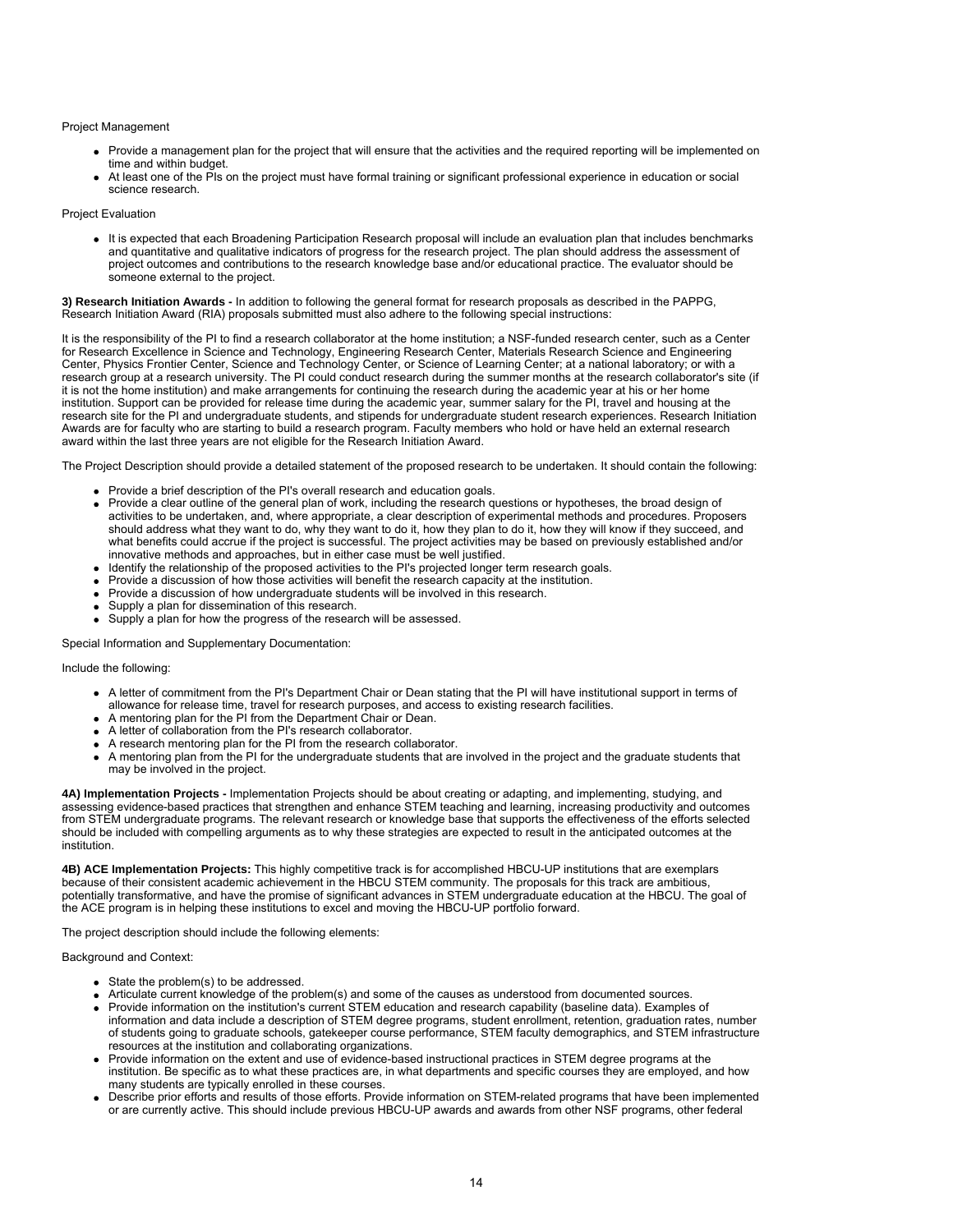programs, state programs, and institution programs. Explain the outcomes from these efforts. Institutions that have received an HBCU-UP Planning Grant must describe the planning grant activities and the findings of those activities.

Identify the areas that have not been understood, determined, verified, tested, or resolved by previous efforts. Highlight some of the areas that need improvement and that will be addressed with the proposed project activities.

## Goals and Objectives:

- Clearly state the goals and objectives of the project.
- Describe the information and knowledge that will be obtained from the project.
- Describe the expected results and student outcomes.
- Explain the expected significance of the project and the compatibility with the mission and environment of the institution.

## Detailed Project Plan:

- Describe the research-based or evidence-based practices selected for implementation and why and how they could improve undergraduate STEM education at the institution and under the present setting and conditions.
- As necessary, describe the demographic, social, cultural, and economic environment in which the project is situated and how this environment may affect implementation, operations, and results. Describe adjustments that must be made to adapt the documented practices and strategies of this project to the environment.
- Implementation Design: Present the conceptual model of the project and describe each of the components (i.e. each of the educational activities and interventions being implemented) and their links to the project goals and objectives.
- Implementation/Intervention Study: Define the procedures and methods for analyzing and assessing each of the educational activities and interventions of the project in producing the desired effects.
- Define the expected measurable outcomes and explain the relationships with the components of the implementation linked to project goals and objectives. Include indicators and benchmarks with timelines that will determine which implementation strategies are proving to be effective in the environment.

### Dissemination:

Describe plans to communicate the knowledge gained, results and outcomes of the project to other professionals in STEM education and research, both during and after the project. Describe the information to be disseminated, the means of dissemination, and the procedures for determining the success of the dissemination effort.

### Project Management Plan:

- Implementation of evidence-based practices and programs almost always requires organizational change. Define the organizational structure for the project and explain its institutional alignment for achieving the project goals and objectives. Define the roles and responsibilities of key personnel who will carry out project activities.
- Define the processes and systems that will be applied to operate the project, including budget management, data management and reporting.
- Define the plans for sustainability or institutionalization of any project components.
- The Principal Investigator should be an academic leader with the authority to lead a project that crosses several STEM schools, departments, or units. The co-Principal Investigators should be STEM academic leaders, scientists, and faculty members who carry-out the project work plan. Implementation Projects should have an Internal Steering or Advisory Committee to help manage the project implementation, resolve project issues, and ensure that the project is on track for meeting project goals. Implementation Projects also should have an external advisory committee that meets at least once a year.
- Define the commitment of institutional leadership to the implementation process. Provide evidence of the commitment to the proposed Implementation Project activities from the institution's administration, STEM leadership and faculty, and other partners and collaborators, as applicable. Substantive letters of commitment to the proposed project activities can be included as supplementary documents. General letters of support from individuals not involved in the implementation of project activities should not be included.

### Evaluation plan:

- Provide a formative evaluation plan with strategies to monitor operations and activities of the project as they evolve and to inform and guide these efforts.
- Describe the criteria to be used in evaluating the quality and impact of the project and the process for collecting and analyzing information at the institution.
- Provide a summative evaluation plan with strategies to assess the effectiveness and impact of the project in achieving its goals and for identifying positive and negative findings when the project is completed.
- Include the capability statement and credentials of the external evaluator as supplementary documents.

### Research Project:

Second round and subsequent Implementation and ACE Implementation Project proposals are required to include a five-page supplementary document that describes, in detail, the research project. The research is linked to the proposed approaches and interventions to formally study why and if such approaches work in the particular setting of the HBCU. Research that investigates novel aspects of the proposal is especially encouraged. It should be clear in the proposal, which team members, and/or consultants will undertake the research and their relevant qualifications should be included. The supplemental document must include information relevant to the proposed study, such as: The research question(s) to be investigated; the conceptual framework for the project; and a discussion of the theory or theories grounding the research and testable hypotheses. The research plan must include the research design, including underlying methodological assumptions, targeted population and sampling, measures and instruments, and data gathering and analysis plan. Data collection procedures should be specified, particularly with information on the reliability, validity, and appropriateness of proposed measures and instruments or specific plans for establishing them if not initially known. Quantitative research should include statistical methods to be used. Qualitative studies should include procedures to collect, code, reduce, and analyze data and specific conceptual frameworks that will guide analysis.

For the research project, Implementation or ACE Implementation Projects may offer a postdoctoral research fellowship to a social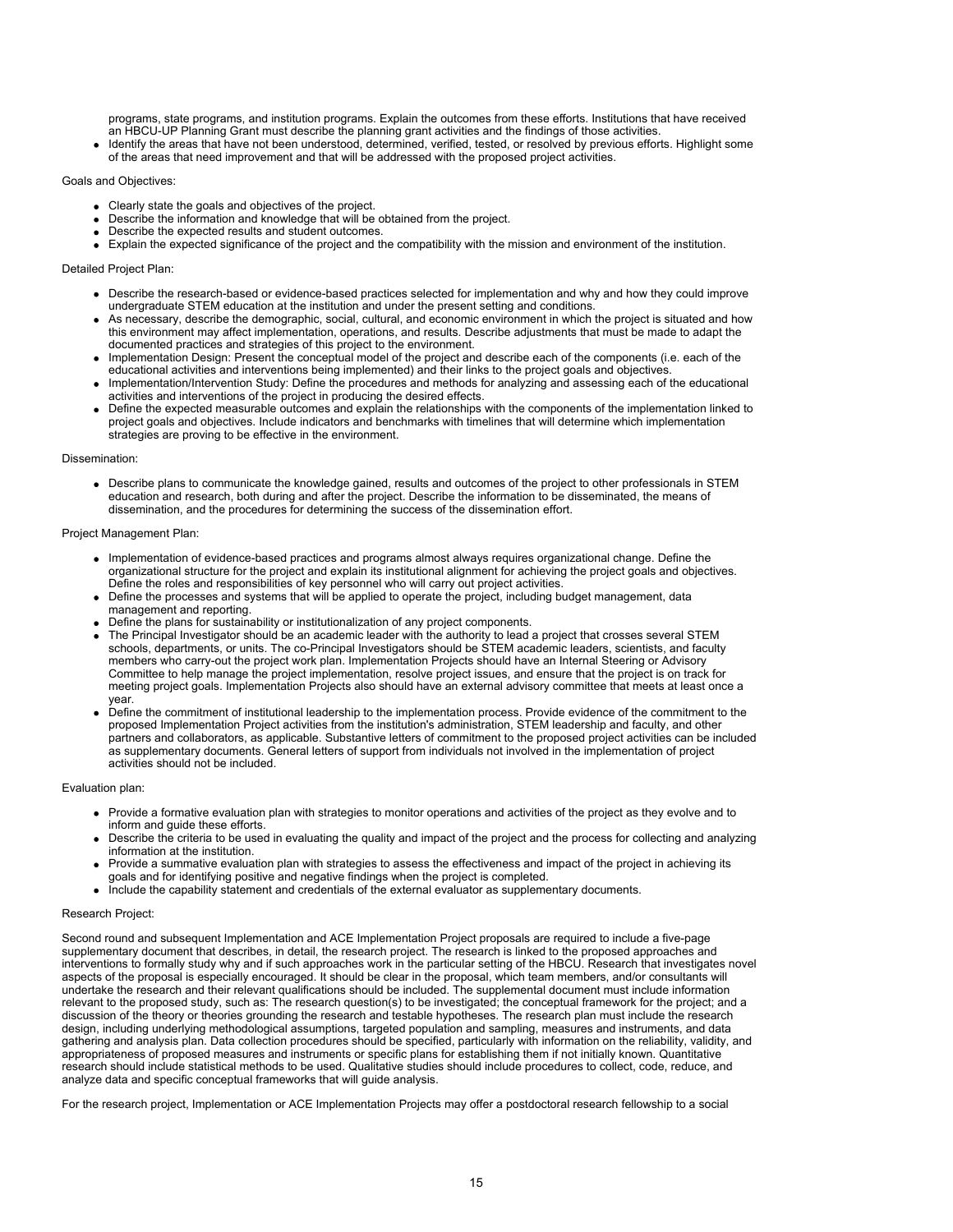science or educational researcher to provide opportunities early in his or her career. The postdoctoral research fellowship is intended to provide beginning investigators with research experiences that will broaden perspectives, facilitate interdisciplinary interactions and establish them in positions of leadership within the scientific community, specifically in the area of broadening participation research.

**5) Broadening Participation Research Centers** - Institutions that have been awarded three previous Implementation or ACE Implementation Projects are eligible to be the lead institution to submit a proposal for a Broadening Participation Research Center (BPRC). BPRCs conduct world-class research through partnerships, as appropriate.

The project description for the full proposal must include the following elements as described below.

The Project Description must contain the sections described below and cannot exceed 25 pages including tables and illustrations. The broader impacts resulting from the proposed project must be addressed and described as an integral part of the narrative.

- Introduction and Rationale for the Center (suggested 4 page limit): Describe the background for the Center and its expected significance. Explain the unique opportunities that a Center will provide and describe what will be achieved in the center mode that could not be achieved otherwise. Describe how the Center will build a community of scholars in the science of broadening participation. Show how the Center will contribute to incorporating and promoting the connection of HBCUs to mainstream STEM higher education reform. Discuss the goals and objectives of the Center. Include appropriate baseline data to provide the context for the impact of the Center. Describe the potential legacy of the Center.
- Description of the Research Objectives of the Center (up to 10 pages): State the overall vision and long-range research goals of the Center. Describe the proposed research areas/themes and how they integrate with each other to realize the Center's research vision. Indicate the lead role of each partner organization or participant in each research topic/goal area. The research focus should be sufficiently long-term to justify a center form of organization and flexible enough to permit change as the research proceeds. Provide a research plan with sufficient detail to allow assessment of the scientific merit and to justify the necessity for the center mode of operation. Indicate the potential impact or expected significance the Center's research will have.
- Description of the Education Objectives of the Center (suggested2 page limit): Present an education plan that describes how the Center will integrate research and education. The education activities should be evidence-based practices developed in the context of current education research. Describe plans for the mentoring and professional development of junior faculty, post-doctoral fellows, and students involved in the Center's education activities. Describe plans for recruiting students and describe the proposed activities in sufficient detail.
- Description of the Outreach and Knowledge Transfer Objectives of the Center (suggested 2 page limit): Present a plan that describes how the Center will conduct outreach to the scientific and academic communities and the general public; will provide technical assistance to Historically Black Colleges and Universities and other institutions; and will communicate the results and outcomes of the Center to the scientific community in STEM education and research. Describe how the Center will be a hub for dissemination of research on broadening participation and will connect the research community in this field.
- Description of the Management Plan for the various components of the Center (suggested 4 page limit): Develop and present a management plan for the Center. Identify key members of the Center Management Team and explain their specific roles and areas of responsibility. The Center Director must have the capacity to develop and lead a team to fulfill the vision of the Center. Key members of the Center Management Team must have management experience and qualifications to administer their component of the Center. It is expected that the lead institution partners with other HBCUs; additional partnering organizations are chosen to complement the lead institution. The responsibilities of the lead institutions and partner organizations must be clearly described. Describe the processes that will be used to prioritize Center activities; to select and integrate research projects with one another and with other Center activities; to allocate funds and equipment across Center activities and among partners; and to select a replacement for the Center Director if needed. Describe the plans for sustainability or institutionalization of the Center. An external advisory committee is required for all Centers.
- Description of the Evaluation Plan (suggested 3 page limit): Provide a formative evaluation plan with strategies to monitor operations and activities of the Center as they evolve and to inform and guide these efforts. Describe the criteria to be used in evaluating the quality and impact of the Center's activities and the process for collecting and analyzing information. Provide a summative evaluation plan with strategies to assess the effectiveness and impact of the Center in achieving its goals. Include the capability statement and credentials of the evaluator(s) as supplementary documents.

Budget and Budget Justification. Provide a budget for each of the five years. The budget and budget justification should reflect start-up activities at the commencement of the Center activities. Submit a separate budget and budget justification for each participating institution.

Additional Special Information and Required Supplementary Documents:

The list of Partner Institutions and Project Personnel that were required in the preliminary proposal must be updated to reflect any changes occurring since the time of preliminary proposal submission. You can also use up to 2 pages to briefly describe the partnering institutions.

A timeline for all activities (limit 2 pages).

#### **B. Budgetary Information**

## **Cost Sharing:**

Inclusion of voluntary committed cost sharing is prohibited.

#### **Other Budgetary Limitations:**

- **•** Equipment Limitations:
	- Broadening Participation Research Projects Broadening Participation Research Projects are not intended to support implementation activities; therefore major equipment is not normally included. However, minimal equipment costs are allowed if required to perform the research activities.
	- Research Initiation Awards Equipment cost cannot exceed 20% of the total budget.
	- Implementation Projects and ACE Implementation Projects Equipment costs cannot exceed 30% of the total NSF budget requested.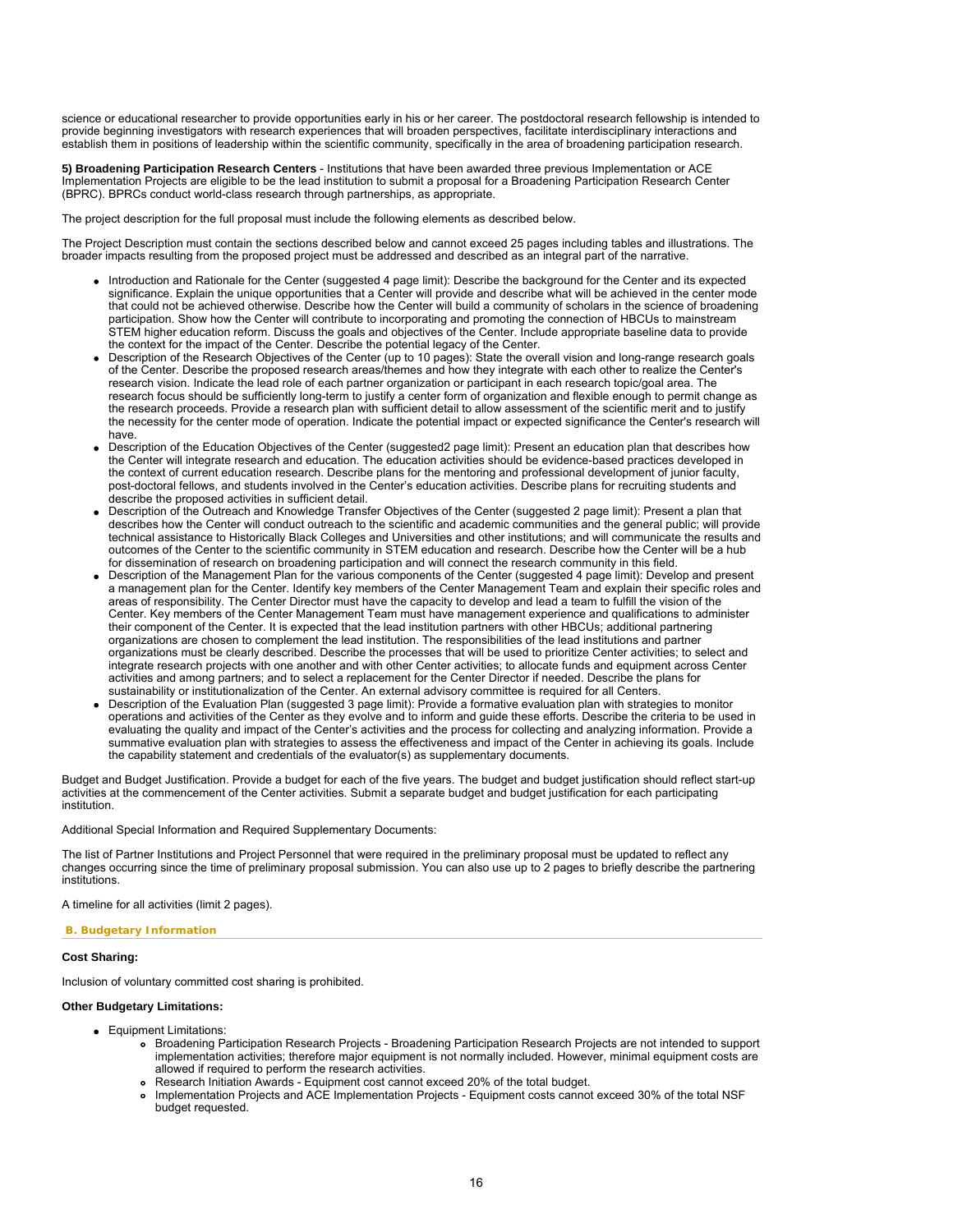- Required Meeting Travel: All proposals should budget for the PI to attend a one to two day grantee meeting in the Washington, DC area every year of the project.
- PIs who include a postdoctoral fellow for second, third or fourth round Implementation Projects or for ACE Implementation Projects may add the salary and fringe benefits, as well as an annual travel allowance of \$2,000, for the postdoctoral fellow to the maximum allowed award size.
- Financial support may be provided to student participants under HBCU-UP projects. However, financial support may only be provided to students that are U.S. citizens, nationals, or permanent residents. Student support should be included on the "Stipends" line under the "Participant Support Costs" section of the budget. Stipends to undergraduate students should not replace other need based grants and scholarships already awarded to the students.

#### **C. Due Dates**

**Letter of Intent Due Date(s)** *(required)* (due by 5 p.m. submitter's local time):

July 26, 2016

Fourth Tuesday in July, Annually Thereafter

Research Initiation Awards

September 06, 2016

First Tuesday in September, Annually Thereafter

 Targeted Infusion Projects, Broadening Participation Research Projects, Implementation Projects, ACE Implementation Projects

#### **Preliminary Proposal Due Date(s)** *(required)* (due by 5 p.m. submitter's local time):

March 21, 2017

Broadening Participation Research Centers

**Full Proposal Deadline(s)** (due by 5 p.m. submitter's local time):

October 04, 2016

First Tuesday in October, Annually Thereafter

Research Initiation Awards

November 22, 2016

Fourth Tuesday in November, Annually Thereafter

 Targeted Infusion Projects, Broadening Participation Research Projects, Implementation Projects, ACE Implementation Projects

November 22, 2017

Broadening Participation Research Centers

#### **D. FastLane/Grants.gov Requirements**

#### **For Proposals Submitted Via FastLane:**

To prepare and submit a proposal via FastLane, see detailed technical instructions available at: <https://www.fastlane.nsf.gov/a1/newstan.htm>. For FastLane user support, call the FastLane Help Desk at 1-800-673- 6188 or e-mail [fastlane@nsf.gov](mailto:fastlane@nsf.gov). The FastLane Help Desk answers general technical questions related to the use of the FastLane system. Specific questions related to this program solicitation should be referred to the NSF program staff contact(s) listed in Section VIII of this funding opportunity.

#### **For Proposals Submitted Via Grants.gov:**

Before using Grants.gov for the first time, each organization must register to create an institutional profile. Once registered, the applicant's organization can then apply for any federal grant on the Grants.gov website. Comprehensive information about using Grants.gov is available on the Grants.gov Applicant Resources webpage: [http://www.grants.gov/web/grants/applicants.html.](http://www.grants.gov/web/grants/applicants.html) In addition, the NSF Grants.gov Application Guide (see link in Section V.A) provides instructions regarding the technical preparation of proposals via Grants.gov. For Grants.gov user support, contact the Grants.gov Contact Center at 1-800-518-4726 or by email: [support@grants.gov.](mailto:support@grants.gov) The Grants.gov Contact Center answers general technical questions related to the use of Grants.gov. Specific questions related to this program solicitation should be referred to the NSF program staff contact(s) listed in Section VIII of this solicitation.

*Submitting the Proposal:* Once all documents have been completed, the Authorized Organizational Representative (AOR) must submit the application to Grants.gov and verify the desired funding opportunity and agency to which the application is submitted. The AOR must then sign and submit the application to Grants.gov. The completed application will be transferred to the NSF FastLane system for further processing.

Proposers that submitted via FastLane are strongly encouraged to use FastLane to verify the status of their submission to NSF. For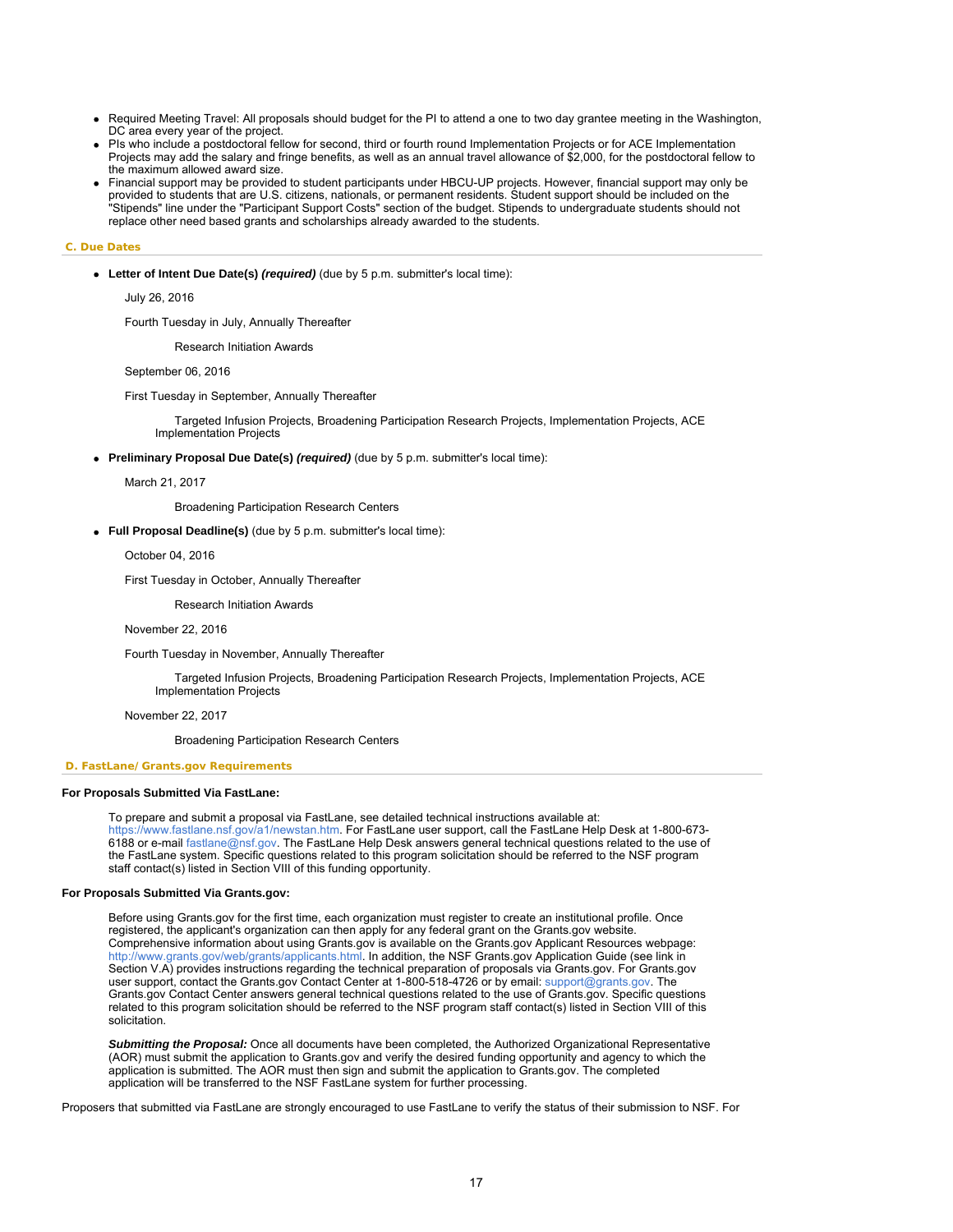proposers that submitted via Grants.gov, until an application has been received and validated by NSF, the Authorized Organizational Representative may check the status of an application on Grants.gov. After proposers have received an e-mail notification from NSF, Research.gov should be used to check the status of an application.

### **VI. NSF PROPOSAL PROCESSING AND REVIEW PROCEDURES**

Proposals received by NSF are assigned to the appropriate NSF program for acknowledgement and, if they meet NSF requirements, for review. All proposals are carefully reviewed by a scientist, engineer, or educator serving as an NSF Program Officer, and usually by three to ten other persons outside NSF either as *ad hoc* reviewers, panelists, or both, who are experts in the particular fields represented by the proposal. These reviewers are selected by Program Officers charged with oversight of the review process. Proposers are invited to suggest names of persons they believe are especially well qualified to review the proposal and/or persons they would prefer not review the proposal. These suggestions may serve as one source in the reviewer selection process at the Program Officer's discretion. Submission of such names, however, is optional. Care is taken to ensure that reviewers have no conflicts of interest with the proposal. In addition, Program Officers may obtain comments from site visits before recommending final action on proposals. Senior NSF staff further review recommendations for awards. A flowchart that depicts the entire NSF proposal and award process (and associated timeline) is included in PAPPG Exhibit III-1.

A comprehensive description of the Foundation's merit review process is available on the NSF website at: [http://www.nsf.gov/bfa/dias/policy/merit\\_review/.](http://www.nsf.gov/bfa/dias/policy/merit_review/)

Proposers should also be aware of core strategies that are essential to the fulfillment of NSF's mission, as articulated in *[Investing in](http://www.nsf.gov/publications/pub_summ.jsp?ods_key=nsf14043) [Science, Engineering, and Education for the Nation's Future: NSF Strategic Plan for 2014-2018](http://www.nsf.gov/publications/pub_summ.jsp?ods_key=nsf14043)*. These strategies are integrated in the program planning and implementation process, of which proposal review is one part. NSF's mission is particularly well-implemented through the integration of research and education and broadening participation in NSF programs, projects, and activities.

One of the strategic objectives in support of NSF's mission is to foster integration of research and education through the programs, projects, and activities it supports at academic and research institutions. These institutions must recruit, train, and prepare a diverse STEM workforce to advance the frontiers of science and participate in the U.S. technology-based economy. NSF's contribution to the national innovation ecosystem is to provide cutting-edge research under the guidance of the Nation's most creative scientists and engineers. NSF also supports development of a strong science, technology, engineering, and mathematics (STEM) workforce by investing in building the knowledge that informs improvements in STEM teaching and learning.

NSF's mission calls for the broadening of opportunities and expanding participation of groups, institutions, and geographic regions that are underrepresented in STEM disciplines, which is essential to the health and vitality of science and engineering. NSF is committed to this principle of diversity and deems it central to the programs, projects, and activities it considers and supports.

#### **A. Merit Review Principles and Criteria**

The National Science Foundation strives to invest in a robust and diverse portfolio of projects that creates new knowledge and enables breakthroughs in understanding across all areas of science and engineering research and education. To identify which projects to support, NSF relies on a merit review process that incorporates consideration of both the technical aspects of a proposed project and its potential to contribute more broadly to advancing NSF's mission "to promote the progress of science; to advance the national health, prosperity, and welfare; to secure the national defense; and for other purposes." NSF makes every effort to conduct a fair, competitive, transparent merit review process for the selection of projects.

#### **1. Merit Review Principles**

These principles are to be given due diligence by PIs and organizations when preparing proposals and managing projects, by reviewers when reading and evaluating proposals, and by NSF program staff when determining whether or not to recommend proposals for funding and while overseeing awards. Given that NSF is the primary federal agency charged with nurturing and supporting excellence in basic research and education, the following three principles apply:

- All NSF projects should be of the highest quality and have the potential to advance, if not transform, the frontiers of knowledge.
- NSF projects, in the aggregate, should contribute more broadly to achieving societal goals. These "Broader Impacts" may be accomplished through the research itself, through activities that are directly related to specific research projects, or through activities that are supported by, but are complementary to, the project. The project activities may be based on previously established and/or innovative methods and approaches, but in either case must be well justified.
- Meaningful assessment and evaluation of NSF funded projects should be based on appropriate metrics, keeping in mind the likely correlation between the effect of broader impacts and the resources provided to implement projects. If the size of the activity is limited, evaluation of that activity in isolation is not likely to be meaningful. Thus, assessing the effectiveness of these activities may best be done at a higher, more aggregated, level than the individual project.

With respect to the third principle, even if assessment of Broader Impacts outcomes for particular projects is done at an aggregated level, PIs are expected to be accountable for carrying out the activities described in the funded project. Thus, individual projects should include clearly stated goals, specific descriptions of the activities that the PI intends to do, and a plan in place to document the outputs of those activities.

These three merit review principles provide the basis for the merit review criteria, as well as a context within which the users of the criteria can better understand their intent.

#### **2. Merit Review Criteria**

All NSF proposals are evaluated through use of the two National Science Board approved merit review criteria. In some instances, however, NSF will employ additional criteria as required to highlight the specific objectives of certain programs and activities.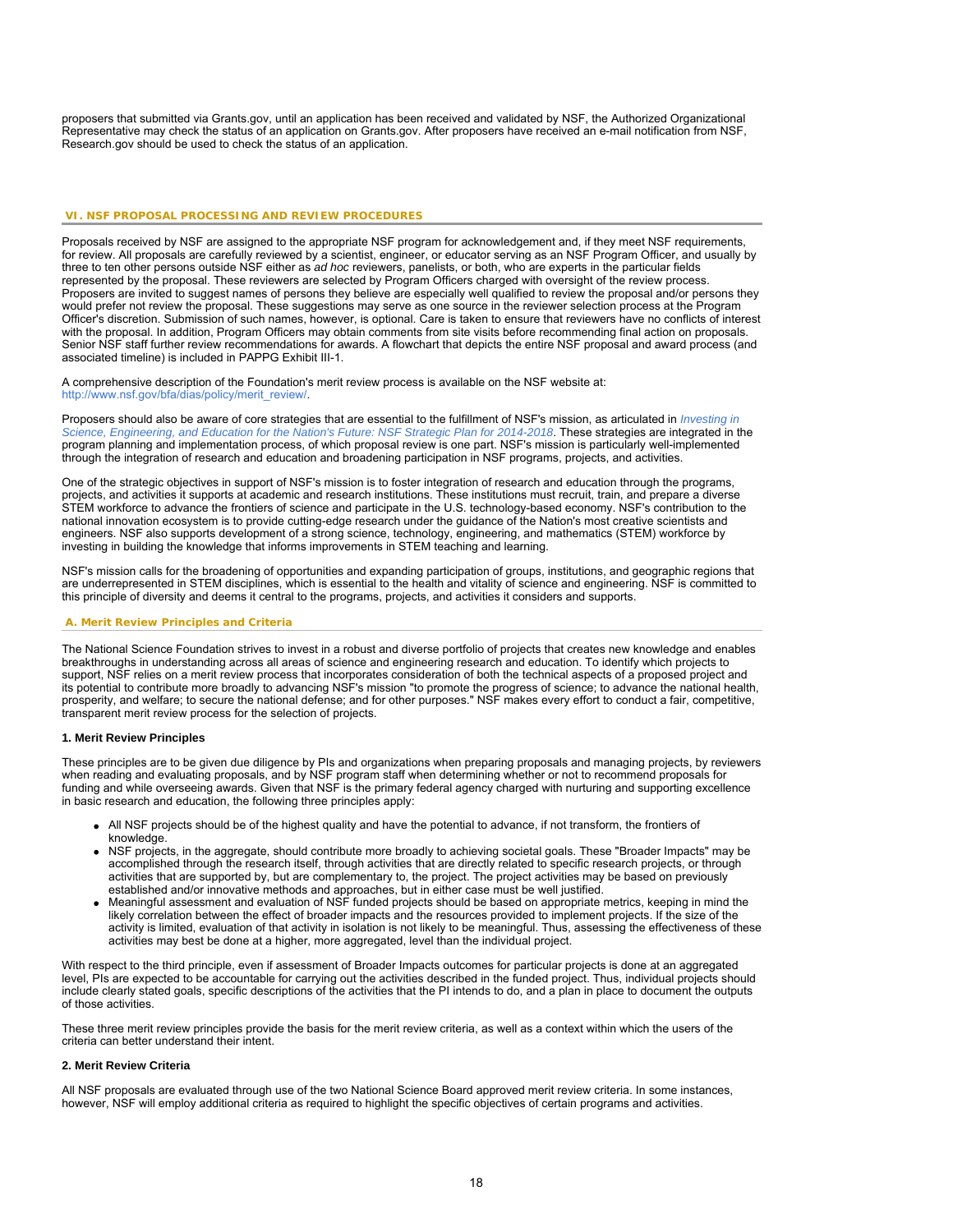The two merit review criteria are listed below. **Both** criteria are to be given **full consideration** during the review and decision-making processes; each criterion is necessary but neither, by itself, is sufficient. Therefore, proposers must fully address both criteria. (PAPPG Chapter II.C.2.d(i). contains additional information for use by proposers in development of the Project Description section of the proposal). Reviewers are strongly encouraged to review the criteria, including PAPPG Chapter II.C.2.d(i), prior to the review of a proposal.

When evaluating NSF proposals, reviewers will be asked to consider what the proposers want to do, why they want to do it, how they plan to do it, how they will know if they succeed, and what benefits could accrue if the project is successful. These issues apply both to the technical aspects of the proposal and the way in which the project may make broader contributions. To that end, reviewers will be asked to evaluate all proposals against two criteria:

- **Intellectual Merit:** The Intellectual Merit criterion encompasses the potential to advance knowledge; and
- **Broader Impacts:** The Broader Impacts criterion encompasses the potential to benefit society and contribute to the achievement of specific, desired societal outcomes.

The following elements should be considered in the review for both criteria:

- 1. What is the potential for the proposed activity to
	- a. Advance knowledge and understanding within its own field or across different fields (Intellectual Merit); and b. Benefit society or advance desired societal outcomes (Broader Impacts)?
- 2. To what extent do the proposed activities suggest and explore creative, original, or potentially transformative concepts?
- 3. Is the plan for carrying out the proposed activities well-reasoned, well-organized, and based on a sound rationale? Does the plan incorporate a mechanism to assess success?
- 4. How well qualified is the individual, team, or organization to conduct the proposed activities?
- 5. Are there adequate resources available to the PI (either at the home organization or through collaborations) to carry out the proposed activities?

Broader impacts may be accomplished through the research itself, through the activities that are directly related to specific research projects, or through activities that are supported by, but are complementary to, the project. NSF values the advancement of scientific knowledge and activities that contribute to achievement of societally relevant outcomes. Such outcomes include, but are not limited to: full participation of women, persons with disabilities, and underrepresented minorities in science, technology, engineering, and mathematics (STEM); improved STEM education and educator development at any level; increased public scientific literacy and public engagement with science and technology; improved well-being of individuals in society; development of a diverse, globally competitive STEM workforce; increased partnerships between academia, industry, and others; improved national security; increased economic competitiveness of the United States; and enhanced infrastructure for research and education.

Proposers are reminded that reviewers will also be asked to review the Data Management Plan and the Postdoctoral Researcher Mentoring Plan, as appropriate.

#### **Additional Solicitation Specific Review Criteria**

**For HBCU-UP**: In addition to the two NSF criteria for Intellectual Merit and Broader Impacts, special review criteria for **Implementation and ACE Implementation projects** are:

- Does the proposal describe a convincing rationale and appropriate methods for the project activities that are researchbased/evidence-based?
- Are the project design and methods linked to measureable outcomes and are they appropriate to the scope, scale, and setting for the project?
- Is the project likely to produce high quality results that contribute to the undergraduate STEM education knowledge base?
- Is the project likely to have an impact on STEM education, student learning, and faculty practice?
- Is the project management plan adequate and does it include clear roles and responsibilities of the personnel who will contribute to the project?
- Is there commitment of the leadership to the implementation process?
- Does the evaluation plan define indicators and benchmarks to inform the project team and others about the operations and effectiveness of the implementation?
- Does the project have a plan for effective and scholarly dissemination of results?

## Additional review criteria for **Broadening Participation Research Centers** are:

- Does the proposal convey a vision for how the Center will establish a culture in broadening participation research that will produce work that adds to the research knowledge base?
- How are the research, education, outreach, and knowledge transfer efforts strategically embedded and integrated in the proposed Center?
- To what extent are the research, educational, outreach, and knowledge transfer activities innovative and how do they contribute to the unifying mission of the proposed Center?
- To what extent does the proposed Center management have the vision, experience, and capacity to manage a complex and innovative enterprise that integrates research, education, outreach, and knowledge transfer?
- Does the evaluation plan define indicators and benchmarks to inform the project team and others about the operations and effectiveness of the implementation?

#### **B. Review and Selection Process**

Proposals submitted in response to this program solicitation will be reviewed by Ad hoc Review and/or Panel Review, or Site Visit Review.

The types of proposal review employed by HBCU-UP are panel and ad hoc; and for Broadening Participation Research Centers, site visits in addition to ad hoc and panel reviews. Separate review panels are assembled for Implementation Projects (including ACE), Broadening Participation Research Projects, Research Initiation Awards, and Targeted Infusion Projects and Broadening Participation Research Centers. Unsolicited proposals typically receive ad hoc reviews. Research Initiation Awards and Broadening Participation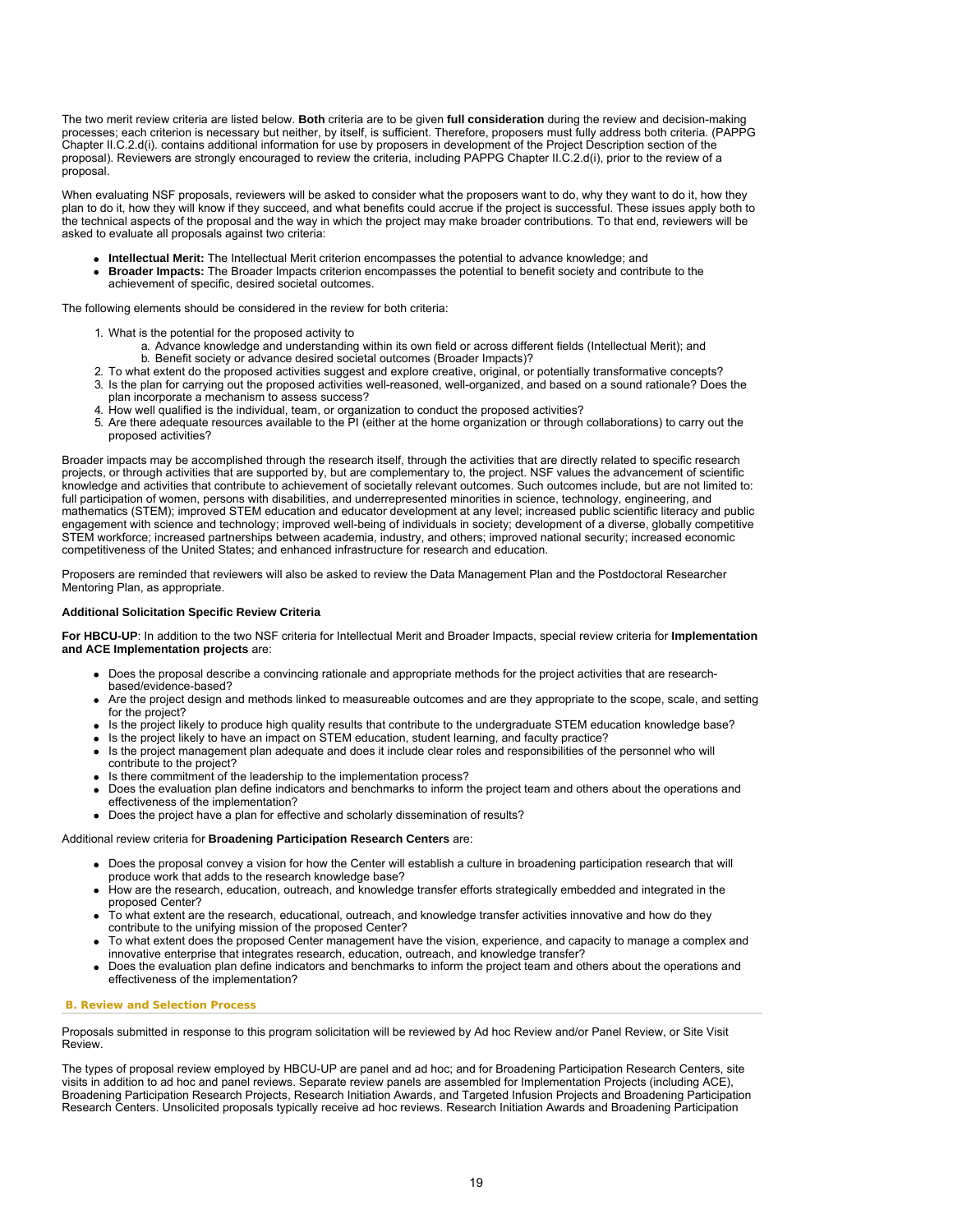Research Centers receive a combination of ad hoc and panel reviews. For highly rated Broadening Participation Research Centers, site visits will be conducted before an award recommendation is made.

Proposals for a Broadening Participation Research Center will be evaluated in a multi-phase merit review process. Preliminary proposals are required and will be evaluated by ad hoc review and a panel of experts in broadening participation research and education. Proposing institutions whose preliminary proposals are judged most promising by the panel and program directors will be invited to submit full proposals that will be evaluated by both ad hoc and panel review. Only those full proposals that were invited will be accepted. The full proposal review panel will identify those full proposals deemed worthy of site visit reviews; the other proposals will be declined. For proposals selected for a site visit, the site visit review will consider the review criteria, the vision and potential legacy of the proposed center, and institutional commitment to the proposed center. Following the site visits, NSF staff will analyze reviews and discussion summaries. The final decision concerning recommendations is based upon the proposal, the reviews and discussion summaries, and the site visit report. After the site visits, some centers selected for site visits may not be recommended for a center grant, but rather for a collaborative project award.

Reviewers will be asked to evaluate proposals using two National Science Board approved merit review criteria and, if applicable, additional program specific criteria. A summary rating and accompanying narrative will generally be completed and submitted by each reviewer and/or panel. The Program Officer assigned to manage the proposal's review will consider the advice of reviewers and will formulate a recommendation.

After scientific, technical and programmatic review and consideration of appropriate factors, the NSF Program Officer recommends to the cognizant Division Director whether the proposal should be declined or recommended for award. NSF strives to be able to tell applicants whether their proposals have been declined or recommended for funding within six months. Large or particularly complex proposals or proposals from new awardees may require additional review and processing time. The time interval begins on the deadline or target date, or receipt date, whichever is later. The interval ends when the Division Director acts upon the Program Officer's recommendation.

After programmatic approval has been obtained, the proposals recommended for funding will be forwarded to the Division of Grants and Agreements for review of business, financial, and policy implications. After an administrative review has occurred, Grants and Agreements Officers perform the processing and issuance of a grant or other agreement. Proposers are cautioned that only a Grants and Agreements Officer may make commitments, obligations or awards on behalf of NSF or authorize the expenditure of funds. No commitment on the part of NSF should be inferred from technical or budgetary discussions with a NSF Program Officer. A Principal Investigator or organization that makes financial or personnel commitments in the absence of a grant or cooperative agreement signed by the NSF Grants and Agreements Officer does so at their own risk.

Once an award or declination decision has been made, Principal Investigators are provided feedback about their proposals. In all cases, reviews are treated as confidential documents. Verbatim copies of reviews, excluding the names of the reviewers or any reviewer-identifying information, are sent to the Principal Investigator/Project Director by the Program Officer. In addition, the proposer will receive an explanation of the decision to award or decline funding.

#### **VII. AWARD ADMINISTRATION INFORMATION**

### **A. Notification of the Award**

Notification of the award is made to *the submitting organization* by a Grants Officer in the Division of Grants and Agreements. Organizations whose proposals are declined will be advised as promptly as possible by the cognizant NSF Program administering the program. Verbatim copies of reviews, not including the identity of the reviewer, will be provided automatically to the Principal Investigator. (See Section VI.B. for additional information on the review process.)

#### **B. Award Conditions**

An NSF award consists of: (1) the award notice, which includes any special provisions applicable to the award and any numbered amendments thereto; (2) the budget, which indicates the amounts, by categories of expense, on which NSF has based its support (or otherwise communicates any specific approvals or disapprovals of proposed expenditures); (3) the proposal referenced in the award notice; (4) the applicable award conditions, such as Grant General Conditions (GC-1)\*; or Research Terms and Conditions\* and (5) any announcement or other NSF issuance that may be incorporated by reference in the award notice. Cooperative agreements also are administered in accordance with NSF Cooperative Agreement Financial and Administrative Terms and Conditions (CA-FATC) and the applicable Programmatic Terms and Conditions. NSF awards are electronically signed by an NSF Grants and Agreements Officer and transmitted electronically to the organization via e-mail.

\*These documents may be accessed electronically on NSF's Website at [http://www.nsf.gov/awards/managing/award\\_conditions.jsp?](http://www.nsf.gov/awards/managing/award_conditions.jsp?org=NSF) [org=NSF.](http://www.nsf.gov/awards/managing/award_conditions.jsp?org=NSF) Paper copies may be obtained from the NSF Publications Clearinghouse, telephone (703) 292-7827 or by e-mail from [nsfpubs@nsf.gov.](mailto:nsfpubs@nsf.gov)

More comprehensive information on NSF Award Conditions and other important information on the administration of NSF awards is contained in the NSF *Proposal & Award Policies & Procedures Guide* (PAPPG) Chapter VII, available electronically on the NSF Website at [https://www.nsf.gov/publications/pub\\_summ.jsp?ods\\_key=pappg](https://www.nsf.gov/publications/pub_summ.jsp?ods_key=pappg).

#### **Special Award Conditions:**

*Reverse Site Visits:* Participation in a Reverse Site Visit (RSV) can be requested by NSF at any time during the grant period. The RSV is a presentation on the outcomes and progress of the grant activities at NSF in front of a peer review panel. Participation in the RSV is required by the appropriate grant management team and institutional administration.

*Site Visits:* NSF staff may visit the site of the grant project at anytime during the grant period. Reasonable accommodation of the site visit by NSF program staff is required by the grantee. NSF staff and/or a visiting committee will conduct site visits at Broadening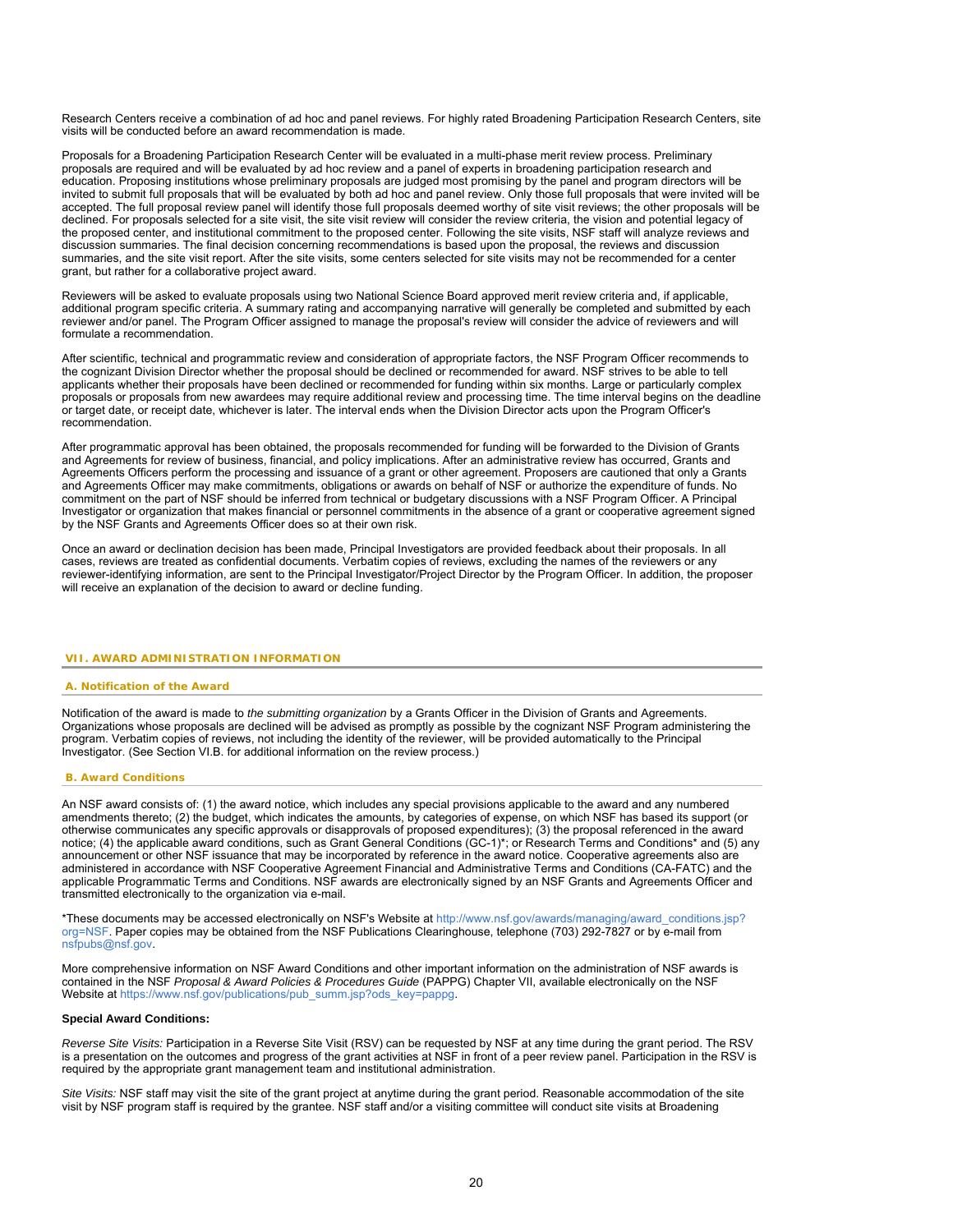Participation Research Centers annually.

Implementation Project, ACE Implementation Project, Targeted Infusion Project, Broadening Participation Research, and Broadening Participation Research Center awardees are required to submit the annual evaluation of the project.

*Cooperation with NSF evaluation projects and special projects:* NSF, an NSF contractor, or a grantee on behalf of NSF, may from time to time conduct program evaluations or special projects of HBCU-UP projects. These may occur at anytime during the grant period and sometimes after the grant period has ended. Reasonable cooperation with these efforts is required by the grantee.

#### **C. Reporting Requirements**

For all multi-year grants (including both standard and continuing grants), the Principal Investigator must submit an annual project report to the cognizant Program Officer no later than 90 days prior to the end of the current budget period. (Some programs or awards require submission of more frequent project reports). No later than 120 days following expiration of a grant, the PI also is required to submit a final project report, and a project outcomes report for the general public.

Failure to provide the required annual or final project reports, or the project outcomes report, will delay NSF review and processing of any future funding increments as well as any pending proposals for all identified PIs and co-PIs on a given award. PIs should examine the formats of the required reports in advance to assure availability of required data.

PIs are required to use NSF's electronic project-reporting system, available through Research.gov, for preparation and submission of annual and final project reports. Such reports provide information on accomplishments, project participants (individual and organizational), publications, and other specific products and impacts of the project. Submission of the report via Research.gov constitutes certification by the PI that the contents of the report are accurate and complete. The project outcomes report also must be prepared and submitted using Research.gov. This report serves as a brief summary, prepared specifically for the public, of the nature and outcomes of the project. This report will be posted on the NSF website exactly as it is submitted by the PI.

More comprehensive information on NSF Reporting Requirements and other important information on the administration of NSF awards is contained in the *NSF Proposal & Award Policies & Procedures Guide* (PAPPG) Chapter VII, available electronically on the NSF Website at [https://www.nsf.gov/publications/pub\\_summ.jsp?ods\\_key=pappg](https://www.nsf.gov/publications/pub_summ.jsp?ods_key=pappg).

#### **VIII. AGENCY CONTACTS**

*Please note that the program contact information is current at the time of publishing. See program website for any updates to the points of contact.*

General inquiries regarding this program should be made to:

- Toni Edquist, Program Specialist, telephone: (703) 292-4649, email: [tedquist@nsf.gov](mailto:tedquist@nsf.gov)
- Earnestine Easter, Program Director, telephone: (703) 292-8112, email: [epsalmon@nsf.gov](mailto:epsalmon@nsf.gov)
- Andrea Johnson, Program Director, telephone: (703) 292-5164, email: [andjohns@nsf.gov](mailto:andjohns@nsf.gov)
- Claudia Rankins, Program Director, telephone: (703) 292-8109, email: [crankins@nsf.gov](mailto:crankins@nsf.gov)

For questions related to the use of FastLane, contact:

- FastLane Help Desk, telephone: 1-800-673-6188; e-mail: [fastlane@nsf.gov](mailto:fastlane@nsf.gov).
- For questions relating to Grants.gov contact:
	- Grants.gov Contact Center: If the Authorized Organizational Representatives (AOR) has not received a confirmation message from Grants.gov within 48 hours of submission of application, please contact via telephone: 1-800-518-4726; e-mail: [support@grants.gov.](mailto:support@grants.gov)

#### **IX. OTHER INFORMATION**

The NSF website provides the most comprehensive source of information on NSF Directorates (including contact information), programs and funding opportunities. Use of this website by potential proposers is strongly encouraged. In addition, "NSF Update" is an information-delivery system designed to keep potential proposers and other interested parties apprised of new NSF funding opportunities and publications, important changes in proposal and award policies and procedures, and upcoming NSF [Grants](http://www.nsf.gov/bfa/dias/policy/outreach.jsp) [Conferences](http://www.nsf.gov/bfa/dias/policy/outreach.jsp). Subscribers are informed through e-mail or the user's Web browser each time new publications are issued that match their identified interests. "NSF Update" also is available on [NSF's website](https://www.nsf.gov/cgi-bin/goodbye?https://public.govdelivery.com/accounts/USNSF/subscriber/new?topic_id=USNSF_179).

Grants.gov provides an additional electronic capability to search for Federal government-wide grant opportunities. NSF funding opportunities may be accessed via this mechanism. Further information on Grants.gov may be obtained at [http://www.grants.gov](http://www.grants.gov/).

The National Science Foundation and the Institute of Education Sciences in the U.S. Department of Education developed *Common Guidelines for Education Research and Development*. The *Guidelines* describe six types of research studies that can generate evidence about how to increase student learning. Research types include those that generate the most fundamental understandings related to education and learning; examinations of associations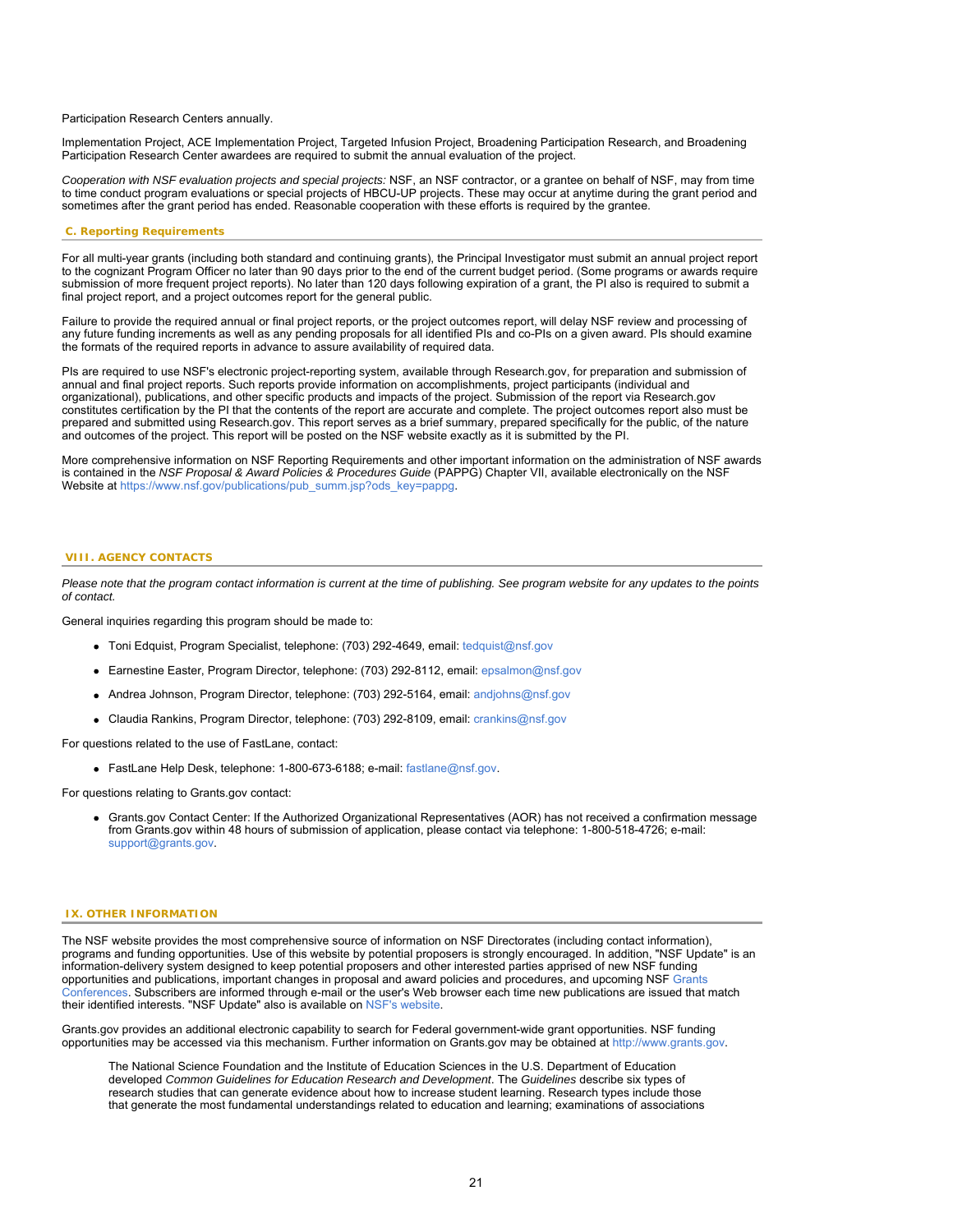between variables; iterative design and testing of strategies or interventions; and assessments of the impact of a fully-developed intervention on an education outcome. For each research type, there is a description of the purpose and the expected empirical and/or theoretical justifications, types of project outcomes, and quality of evidence.

The *Guidelines* publication can be found on the NSF website with the number NSF 13-126 [\(http://www.nsf.gov/pubs/2013/nsf13126/nsf13126.pdf](http://www.nsf.gov/pubs/2013/nsf13126/nsf13126.pdf)). A set of FAQs regarding the *Guidelines* are available with the number NSF 13-127[\(http://www.nsf.gov/pubs/2013/nsf13127/nsf13127.pdf](http://www.nsf.gov/pubs/2013/nsf13127/nsf13127.pdf)). Grant proposal writers and PIs are encouraged to familiarize themselves with both documents and use the information therein in the preparation of proposals to NSF.

#### **ABOUT THE NATIONAL SCIENCE FOUNDATION**

The National Science Foundation (NSF) is an independent Federal agency created by the National Science Foundation Act of 1950, as amended (42 USC 1861-75). The Act states the purpose of the NSF is "to promote the progress of science; [and] to advance the national health, prosperity, and welfare by supporting research and education in all fields of science and engineering."

NSF funds research and education in most fields of science and engineering. It does this through grants and cooperative agreements to more than 2,000 colleges, universities, K-12 school systems, businesses, informal science organizations and other research organizations throughout the US. The Foundation accounts for about one-fourth of Federal support to academic institutions for basic research.

NSF receives approximately 55,000 proposals each year for research, education and training projects, of which approximately 11,000 are funded. In addition, the Foundation receives several thousand applications for graduate and postdoctoral fellowships. The agency operates no laboratories itself but does support National Research Centers, user facilities, certain oceanographic vessels and Arctic and Antarctic research stations. The Foundation also supports cooperative research between universities and industry, US participation in international scientific and engineering efforts, and educational activities at every academic level.

*Facilitation Awards for Scientists and Engineers with Disabilities* (FASED) provide funding for special assistance or equipment to enable persons with disabilities to work on NSF-supported projects. See the *NSF Proposal & Award Policies & Procedures Guide* Chapter II.E.6 for instructions regarding preparation of these types of proposals.

The National Science Foundation has Telephonic Device for the Deaf (TDD) and Federal Information Relay Service (FIRS) capabilities that enable individuals with hearing impairments to communicate with the Foundation about NSF programs, employment or general information. TDD may be accessed at (703) 292-5090 and (800) 281-8749, FIRS at (800) 877-8339.

The National Science Foundation Information Center may be reached at (703) 292-5111.

The National Science Foundation promotes and advances scientific progress in the United States by competitively awarding grants and cooperative agreements for research and education in the sciences, mathematics, and engineering.

To get the latest information about program deadlines, to download copies of NSF publications, and to access abstracts of awards, visit the NSF Website at [http://www.nsf.gov](http://www.nsf.gov/)

| • Location:                                            | 4201 Wilson Blvd. Arlington, VA 22230 |  |  |  |  |  |  |
|--------------------------------------------------------|---------------------------------------|--|--|--|--|--|--|
| • For General Information<br>(NSF Information Center): | (703) 292-5111                        |  |  |  |  |  |  |
| • TDD (for the hearing-impaired):                      | (703) 292-5090                        |  |  |  |  |  |  |
| • To Order Publications or Forms:                      |                                       |  |  |  |  |  |  |
| Send an e-mail to:                                     | nsfpubs@nsf.gov                       |  |  |  |  |  |  |
| or telephone:                                          | (703) 292-7827                        |  |  |  |  |  |  |
| • To Locate NSF Employees:                             | (703) 292-5111                        |  |  |  |  |  |  |
|                                                        |                                       |  |  |  |  |  |  |

## **PRIVACY ACT AND PUBLIC BURDEN STATEMENTS**

The information requested on proposal forms and project reports is solicited under the authority of the National Science Foundation Act of 1950, as amended. The information on proposal forms will be used in connection with the selection of qualified proposals; and project reports submitted by awardees will be used for program evaluation and reporting within the Executive Branch and to Congress. The information requested may be disclosed to qualified reviewers and staff assistants as part of the proposal review process; to proposer institutions/grantees to provide or obtain data regarding the proposal review process, award decisions, or the administration of awards; to government contractors, experts, volunteers and researchers and educators as necessary to complete assigned work; to other government agencies or other entities needing information regarding applicants or nominees as part of a joint application review process, or in order to coordinate programs or policy; and to another Federal agency, court, or party in a court or Federal administrative